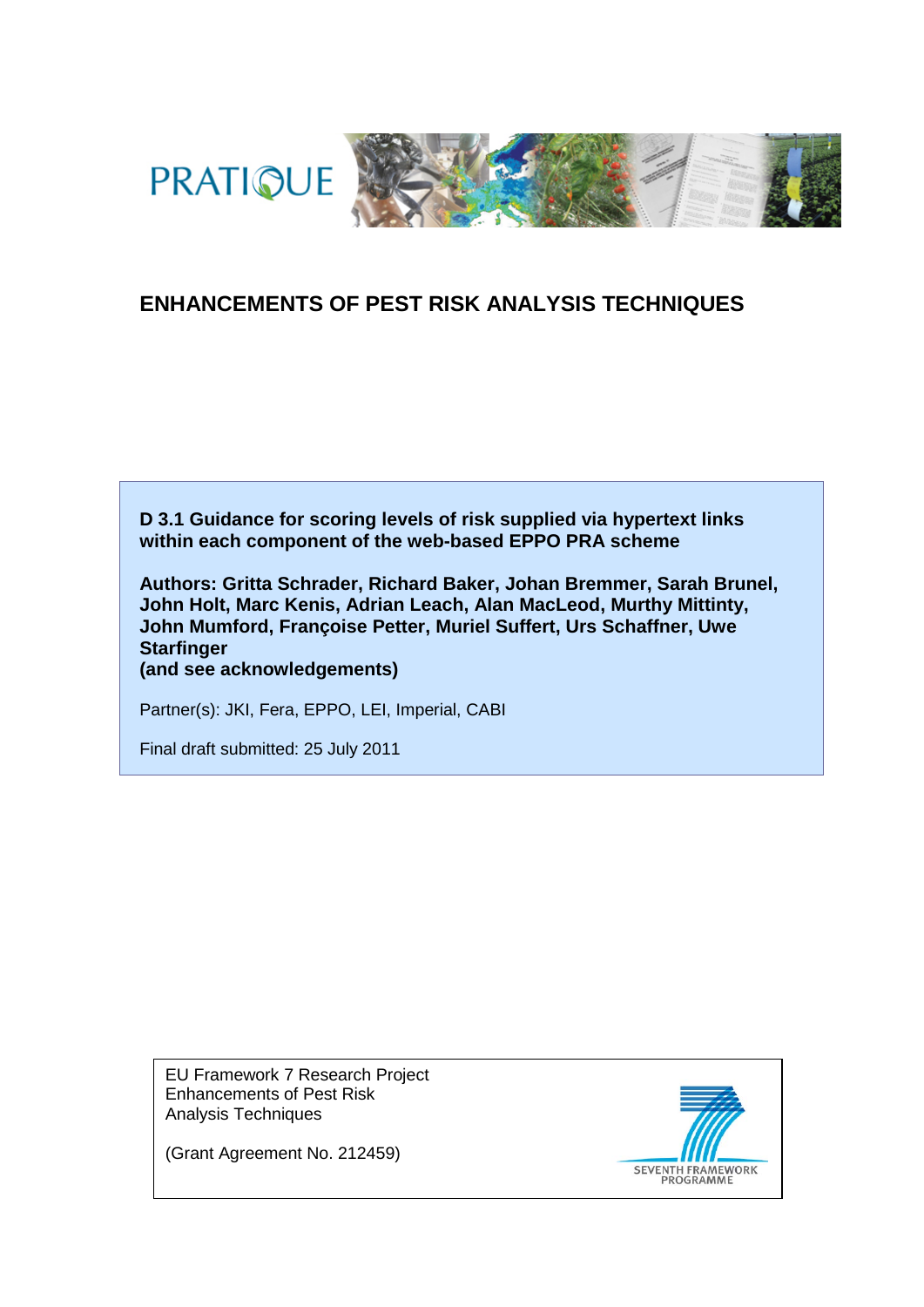

**PROJECT OVERVIEW:** PRATIQUE is an EC-funded 7th Framework research project designed to address the major challenges for pest risk analysis (PRA) in Europe. It has three principal objectives: (i) to assemble the datasets required to construct PRAs valid for the whole of the EU, (ii) to conduct multi-disciplinary research that enhances the techniques used in PRA and (iii) to provide a decision support scheme for PRA that is efficient and user-friendly. For further information please visit the project website or e-mail the project office using the details provided below:

Email: pratique@csl.gov.uk Internet: www.pratiqueproject.eu

Authors of this report and contact details:

Name: Gritta Schrader Partner: JKI E-mail: Gritta.Schrader@jki.bund.de

Richard Baker Partner: Fera E-mail: richard.baker@fera.gsi.gov.uk

Name: Johan Bremmer Partner: LEI E-mail: [Johan.Bremmer@wur.nl](mailto:Johan.Bremmer@wur.nl)

Name: Sarah Brunel Partner: EPPO E-mail: [brunel@eppo.fr](mailto:brunel@eppo.fr)

Name: John Holt Partner: Imperial E-mail: [j.holt@imperial.ac.uk](mailto:j.holt@imperial.ac.uk)

Name: Marc Kenis Partner: CABI E-Mail: m.kenis@cabi.org

Name: Adrian Leach Partner: Imperial E-mail: a.w.leach@imperial.ac.uk

Name: Alan MacLeod Partner: Fera E-mail: [alan.macleod@fera.gsi.gov.uk](mailto:alan.macleod@fera.gsi.gov.uk)

Name: Murthy Mittinty Partner: CRCNPB

Name: John Mumford Partner: Imperial E-mail: j.mumford@imperial.ac.uk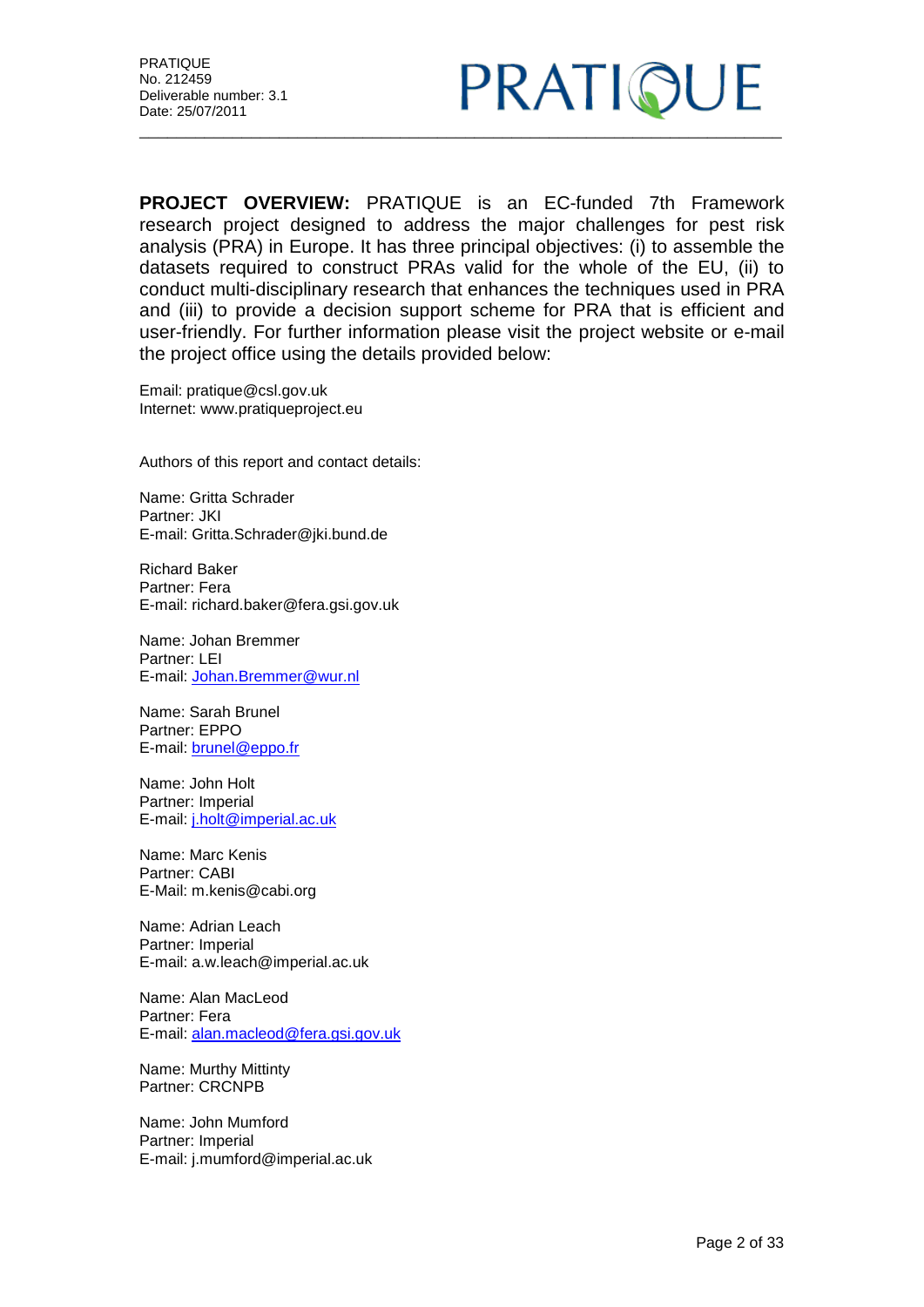Name: Françoise Petter Partner: EPPO E-mail: fp@eppo.fr

Name: Muriel Suffert Partner: EPPO E-mail: ms@eppo.fr

Urs Schaffner Partner: CABI E-Mail: u.schaffner@cabi.org

Name: Uwe Starfinger Partner: JKI E-Mail: Uwe.Starfinger@jki.bund.de

Disclaimer:

This publication has been funded under the small collaborative project PRATIQUE, an EU 7th Framework Programme for Research, Technological Development and Demonstration addressing theme: [kbbe-2007-1-2-03: development of more efficient risk analysis techniques for pests and pathogens of phytosanitary concern call: fp7- kbbe-2007-1].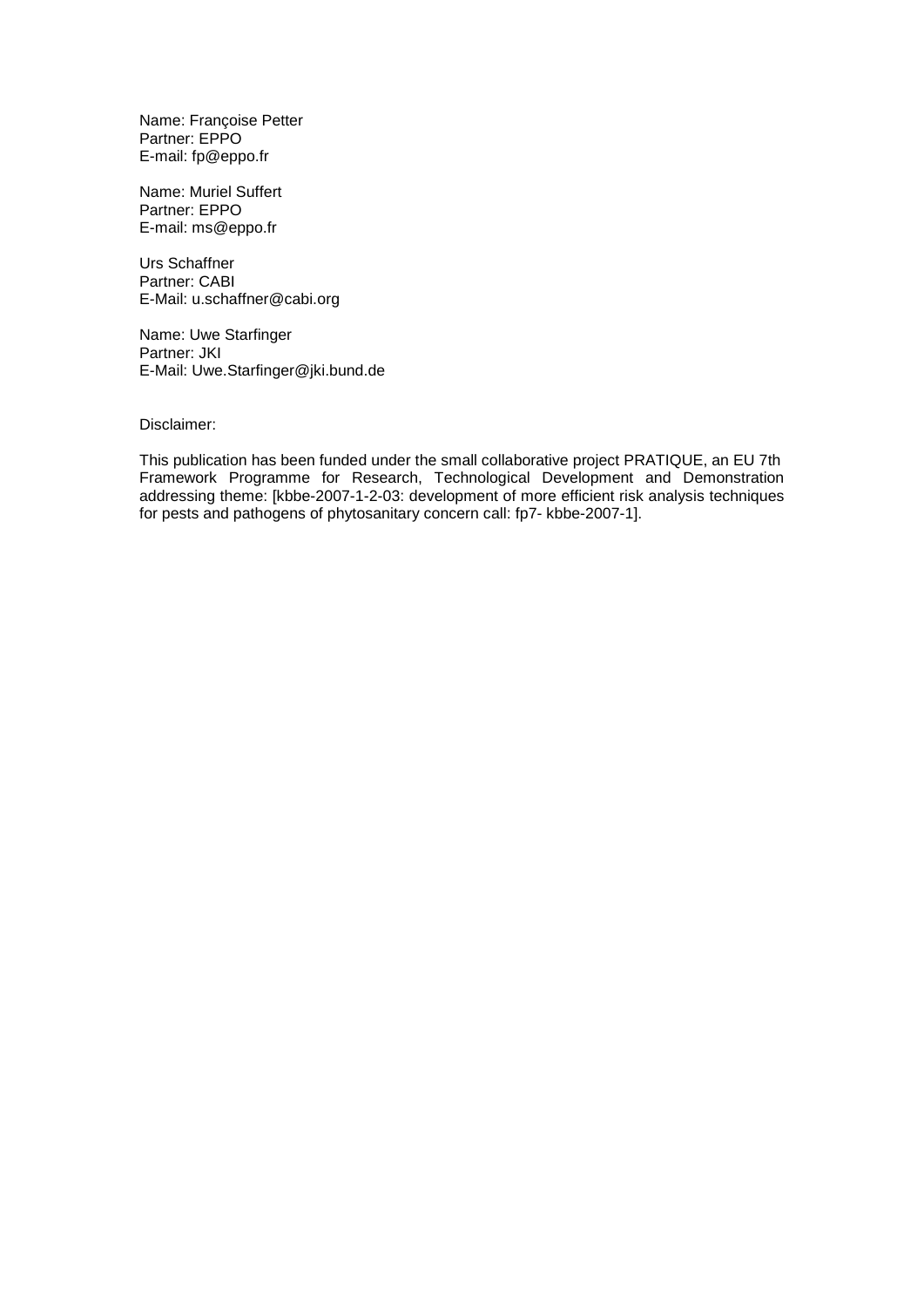

# **Techniques and tools for enhancing consistency in pest risk assessment**

*PRATIQUE Work Package 3 with contributions from Work Packages 2 and 4 Task 3.1 Guidance for scoring levels of risk within the EPPO DSS for PRA* 

# **Table of Contents**

| 1. |                                                                                                                                          |  |
|----|------------------------------------------------------------------------------------------------------------------------------------------|--|
| 2. |                                                                                                                                          |  |
| 3. |                                                                                                                                          |  |
| 4. | Background explanations on the suggestions for revision of the different<br>sections in the assessment part of the EPPO DSS for PRA  11  |  |
|    | 4.1 Revision of the Probability of Entry Section of the EPPO DSS for PRA                                                                 |  |
|    |                                                                                                                                          |  |
|    | 4.2 Revision of the Probability of Establishment Section of the EPPO DSS                                                                 |  |
|    |                                                                                                                                          |  |
|    | 4.3 Revision of the Probability of Spread Section of the EPPO DSS for PRA                                                                |  |
|    |                                                                                                                                          |  |
|    | 4.4 Addition of a new section on Eradication, containment of the pest and                                                                |  |
|    | 4.5 Revision of the Assessment of potential economic consequences<br>section of the EPPO DSS for PRA (Contribution from WP 2)21          |  |
|    |                                                                                                                                          |  |
|    | 4.6 Revision of the Assessment of potential environmental consequences<br>sub-section of the EPPO DSS for PRA (Contribution from WP 2)25 |  |
|    | The changes in the environmental impact section in detail28                                                                              |  |
| 5. |                                                                                                                                          |  |
| 6. |                                                                                                                                          |  |
| 7. |                                                                                                                                          |  |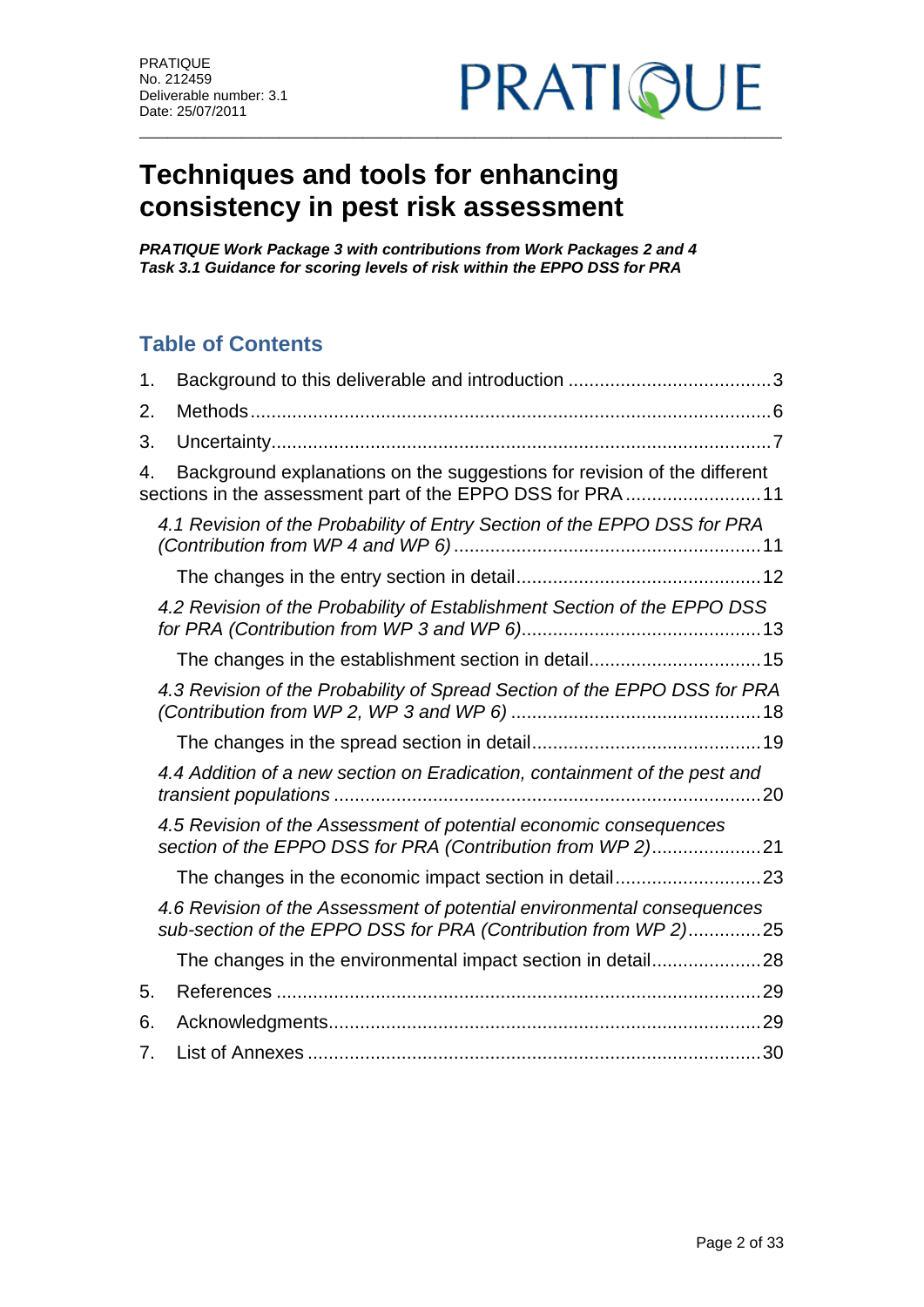# <span id="page-4-0"></span>**1. Background to this deliverable and introduction**

According to the description of work, the subtasks for this deliverable, for which two milestone reports were also produced, are:

#### *"Subtask 3.1.1 Review of best practice in enhancing consistency*

*Best practice worldwide for achieving and enhancing consistency will be identified by reviewing PRA schemes and risk analysis procedures in other sectors, e.g. animal health. Although the principal emphasis will be to locate methods for ensuring a consistent approach to scoring levels of risk, in addition, the review will determine how definitions in international standards are applied and guidance is given on the procedures to be adopted when undertaking the risk analysis. The choice of words to describe risk in different schemes will also be investigated since many terms used in PRA, e.g. "unlikely", can be subject to widely different interpretations, directly influencing consistency. The information obtained will be provided to WP2 (Task 2.3) and WP4 (Subtask 4.2.2) that will develop methods for enhancing consistency in the scoring of spread, impacts and entry potential. JKI, Fera, CRCNPB and EPPO will be primarily responsible for this subtask.*"

See Milestone 3.1 (Annex 1) for this subtask, and Schrader *et al.* 2010 (Annex 2).

#### *"Subtask 3.1.2 Guidance for scoring levels of risk within the EPPO PRA scheme*

*Examples and/or values for each of the five levels of risk in the 17 questions of the establishment potential section of the EPPO PRA scheme will be developed. Together with the examples and/or values for spread and impacts produced by WP2 (Task 2.3) and entry potential by WP4 (Subtask 4.2.2), this will provide risk analysts with a clear guide to the level of risk that is appropriate for each question when following the EPPO PRA scheme, greatly enhancing consistency. The examples and/or values will be incorporated into the EPPO PRA scheme by WP6 so that they are always directly available to pest risk analysts. A first version will be provided for the validation exercise and a final version will be produced that takes all the comments into account. JKI, Fera, CRCNPB and EPPO will be primarily responsible for this subtask.*"

See Milestone 3.2 (Annex 3) for this subtask.

The version of the EPPO Pest Risk Analysis decision support scheme (EPPO DSS for PRA; EPPO, 2009) available at the start of PRATIQUE requires answers to a series of questions that are based on, and in line with, the International Standard on Phytosanitary Measures (ISPM) No. 11, Pest risk analysis for quarantine pests including analysis of environmental risks and living modified organisms (FAO, 2004). However, it has to be noted here, although the EPPO DSS for PRA is consistent with ISPM No. 11 and ISPM No.2 (FAO, 2007), certain logical difficulties made it necessary to deviate from the structure of risk analysis presented in these standards, e.g. spread is considered with impacts in the new version. Following initiation and pest categorization, the detailed risk assessment stage (Section B) of the EPPO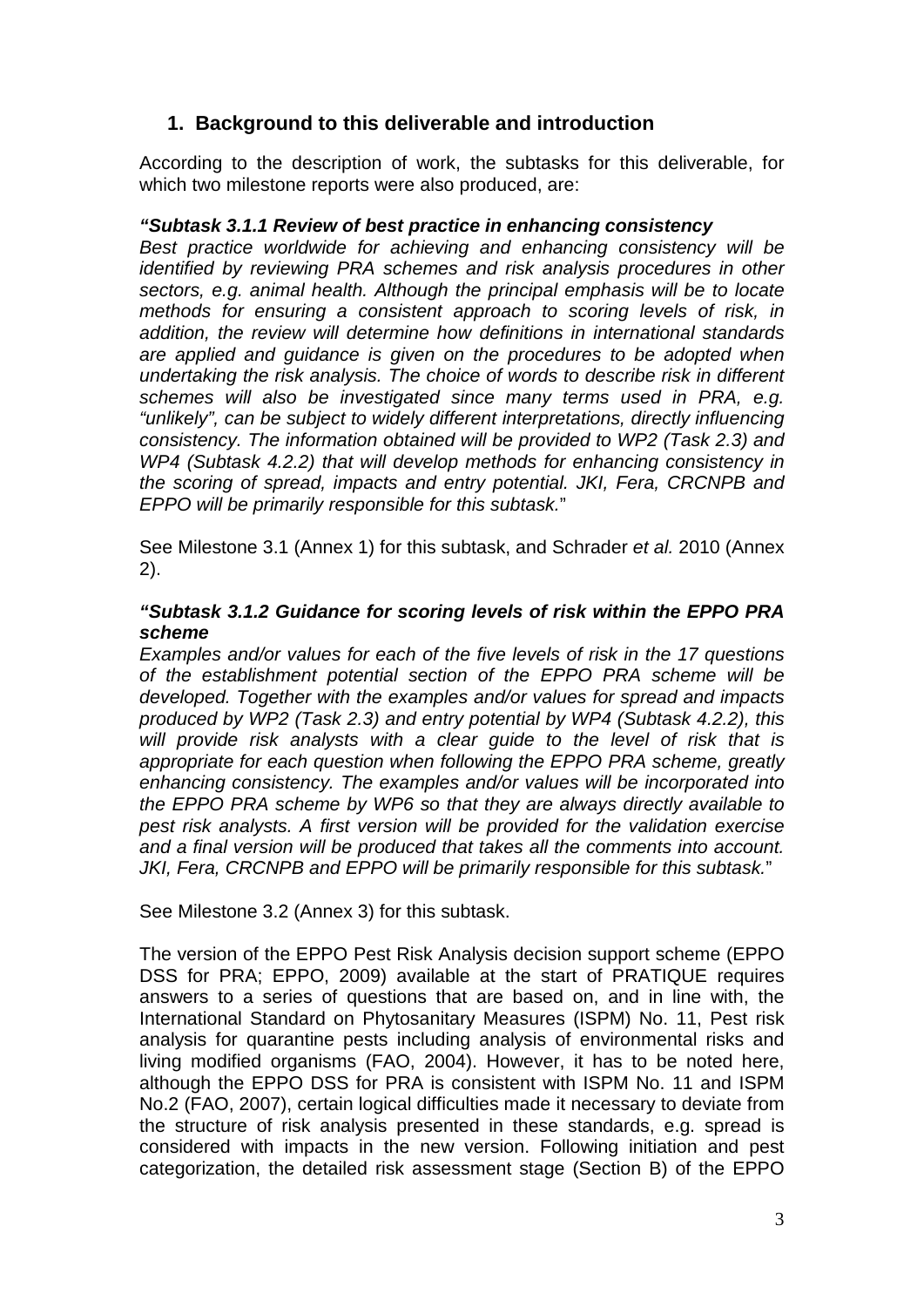DSS for PRA contains questions that primarily require the assessor (a) to select one of five alternative risk ratings from an ordinal scale with five divisions, e.g. "very unlikely", "unlikely", "moderately likely", "likely", "very likely" (only a few are yes/no questions), (b) to choose one of three levels of uncertainty (low, medium or high) and (c) to justify the selection with detailed referenced comments. The choice of risk rating should reflect the expert opinion of the assessor with regard to the likelihood or magnitude of the risk depending on the topic addressed by the question. The notes attached to the questions are intended to give assistance in answering the question but, in the 2009 version, generally give little guidance on how to make a choice between the different levels of rating. The notes accompanying the questions in the EPPO DSS for PRA are mainly based on the explanatory notes in ISPM No. 11.

It has long been recognised that rating guidance is necessary to provide consistency in the different risk assessments performed with the EPPO DSS for PRA (MacLeod & Baker, 2003) and to help assessors answer the questions by providing examples which they can compare in relation to the organism being assessed. However, because of the difficulty of creating generic rating guidance, the emphasis up to now has been (a) to enhance consistency by ensuring that all the questions are worded as simply and as unambiguously as possible with notes for clarification where appropriate, and (b) to ensure that risk assessors provide sufficient detailed justification for the choice of risk rating so that independent reviewers can adjust the rating if the initial rating does not appear to match the justification or new evidence becomes available. PRATIQUE provided an opportunity to address this issue thoroughly for the first time.

Methods for summarising and communicating risk (see also the combined PRATIQUE Deliverable D3.2/3.4) can only be reliably applied to the question responses if all the questions and the rating methods are consistent, unambiguous and clearly described. Consistent scales and terminology in rating systems make the information more portable allowing different PRAs and the work of different risk assessors to be compared. For example, although it is recognised that the probability of pest entry is specific to each location, the scale at which it is assessed should be consistent across different pest entry locations. This will enable entry risks between PRA areas and between different pests to be directly compared and allow greater harmonisation between datasets to permit iterative reanalysis of data through time.

The framework for PRA for any species is essentially the same irrespective of taxonomic group and/or entry pathway. Additionally, several factors are similar or comparable for different pests. Thus, having a systematic way of retrieving detailed data for the entry, establishment, spread and impact of pests from previous PRAs also helps in the assessments of potential pest threats in future PRAs.

Enhancing consistency will increase the user-friendliness of the PRA scheme to assessors, give greater credibility to the PRA process, increase the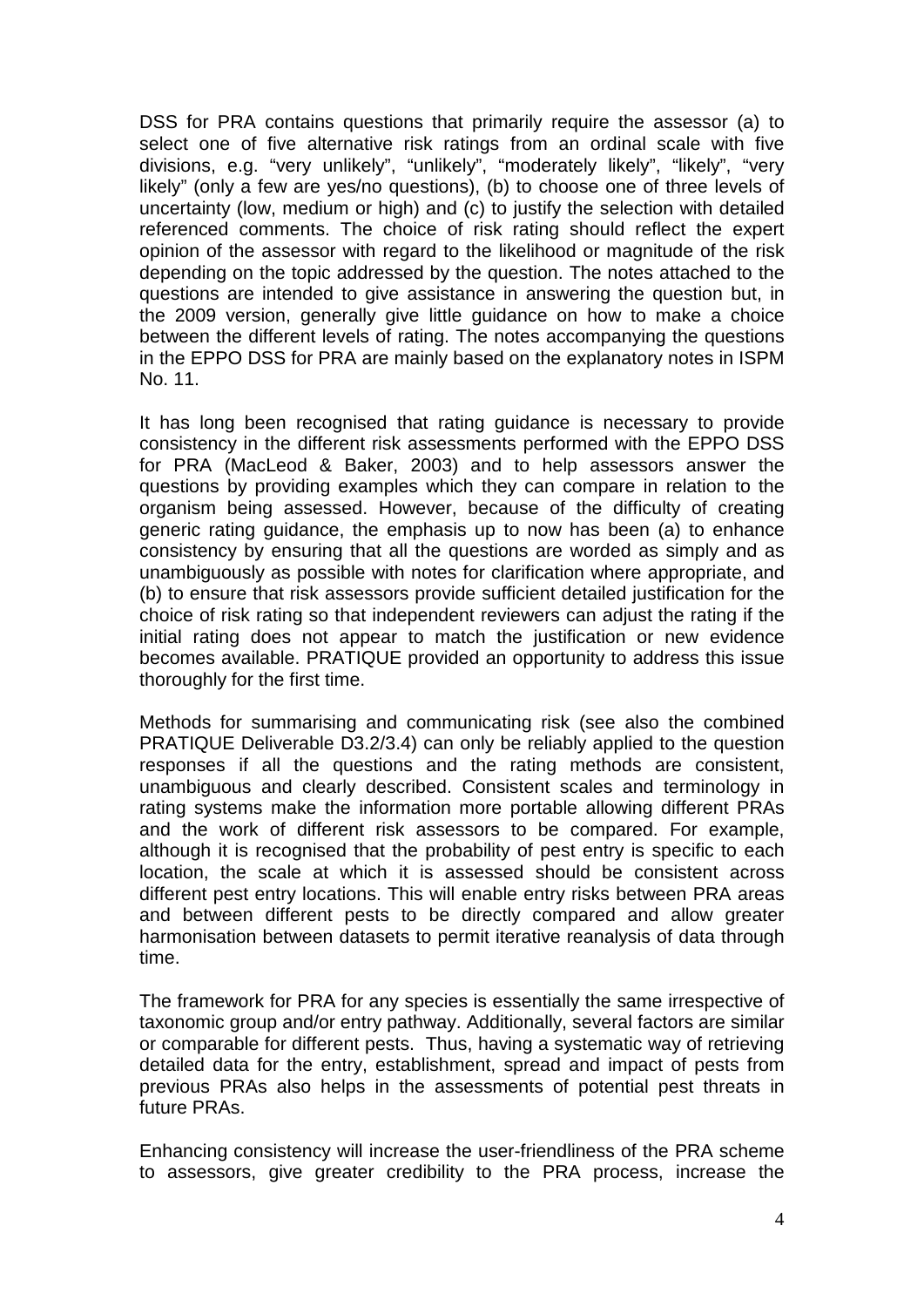reproducibility of the results, provide a more transparent basis for risk management and improve clarity when communicating with stakeholders. A relevant, consistent response to each question is not only of importance because of each question's contribution to the overall assessment of risk but also because several questions in the EPPO DSS for PRA are correlated and the answer from one question can be used to inform other parts within the PRA process. For example, the assessment of spread is related to the reliability of pest free areas (see also PRATIQUE, Deliverable 4.6). Consistent question responses coupled with the enhancements of mechanisms for summarising risk, while taking uncertainty into account (as outlined in the combined PRATIQUE Deliverable D3.2/3.4), should enable National Plant Protection Organizations and risk managers at the EU level to rank pest threats with greater confidence than before. In addition, sets of consistently performed PRAs could allow tools, such as neural networks, to be applied to identify key questions and the patterns of responses that denote different overall levels of risk.

The protocol on consistency that has been developed in Task 3.1 and which is described here is designed to enhance consistency by providing guidance for rating both the questions that require the choice of one of five risk ratings and those that require a yes/no response. Issues, such as the consistency in selecting the appropriate level of uncertainty to assign to each question is partly covered by this deliverable (i.e. a rating guidance for the three levels of uncertainty is given), whereas the quantification and communication of uncertainty as well as the methodology for consistently summarising and communicating overall risk is covered by the combined PRATIQUE Deliverable D3.2/3.4.

This "protocol on consistency" also is based on the review of best practice in enhancing consistency conducted by PRATIQUE in the report for Milestone 3.1 (Annex 1 and 2). Based on an extensive survey of risk assessment schemes worldwide, the recommendations for increasing consistency given in that milestone that are relevant here include the need to:

- a) give clear guidance and explanation for all questions (questions should be unambiguous)
- b) provide a selection of standardised answers and clear rating guidance with examples
- c) include guidance on ratings in a way that allows assessors to clearly distinguish between different ratings, e.g. the difference between likely and very likely
- d) specify the elements that must be addressed in the text to justify the ratings given.

As a consequence of implementing these recommendations, the same assessor should, when assessing different pests representing similar risks, obtain results that describe a similar level of risk for each pest. Equally, if different assessors were to assess the same pests for the same PRA area, with the same information, each should produce similar assessments and reach the same result. In addition, when drawing a conclusion about risk elements, such as the overall likelihood of entry and establishment or the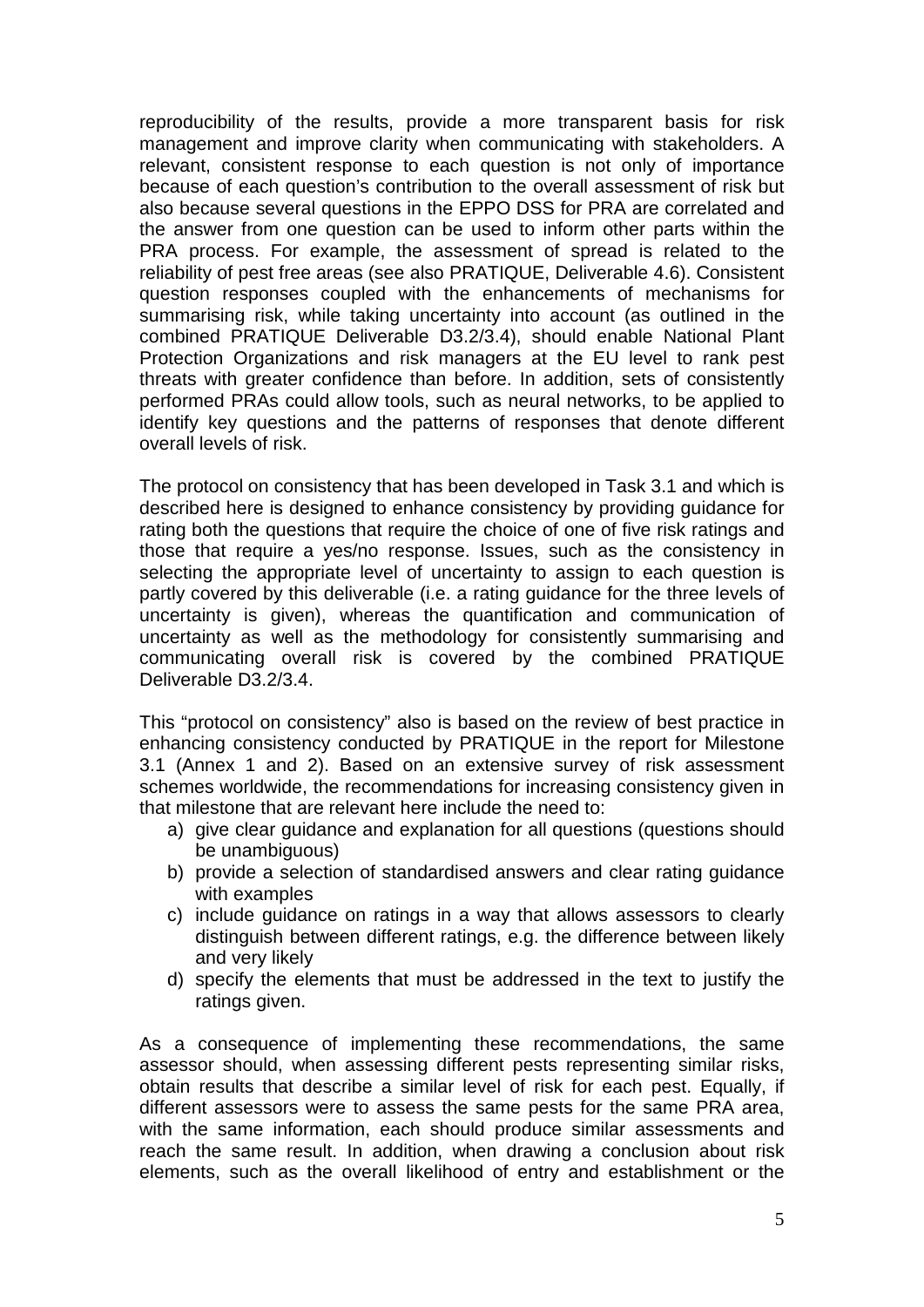overall magnitude of spread and impacts, the answers to questions should be used in a consistent way to determine the overall likelihood or magnitude for each combined risk element. Furthermore, as appropriate, each conclusion about the likelihood or magnitude for each risk element should be used in a consistent way to determine the overall pest risk. Clear and explicit definitions and explanations are essential to improve the transparency of risk assessments and increase the consistency of the ratings between risk assessors. A risk assessment procedure that is consistent and transparent should ensure fairness and rationality. If consistency in the EPPO DSS for PRA is increased, e.g. by comparison of risks, this would also facilitate stakeholder engagement, risk communication and improve understanding by all stakeholders.

While it is clear that it is relatively straightforward to assign risk ratings to some questions, some still require further development and testing. The protocol on consistency is seen as a "living document", which continues to be revised according to the experience of assessors over the years. Though the risk rating proposals have been tested in workshops, EPPO panels and EPPO Expert Working Groups on PRA (see results of PRATIQUE Deliverable 6.3), further testing, review and evaluation is recommended to refine this protocol. However, subject to these refinements in the future, it was recommended to keep the EPPO DSS for PRA stable for several years in order to gather experience and learn to work with it and the new tools. The revised version was therefore presented to the EPPO Working Party in June 2011 for adoption and was accepted.

Detailed discussions on the changes are recorded in the reports of the meetings of the Panel on PRA development (see PRATIQUE Deliverable 6.3) as well as PRATIQUE meeting reports.

## <span id="page-7-0"></span>**2. Methods**

With such a diversity of questions across a variety of both spatial and temporal scales and the differentiation between likelihood and magnitude, no single approach worked best for every question. Thus this protocol demonstrates that several different approaches to provide rating guidance are appropriate: not only focussing on enhancing consistency but also on increasing simplification, user friendliness and improving presentation to risk managers by:

- 1. transforming the notes to some of the questions into sub-questions or by formulating new sub-questions,
- 2. rephrasing some questions so that they are answered "yes" or "no" rather than by selecting from a scale with five divisions.

Both approaches are accompanied by rating rules, which either combine the different sub-questions in such a way that the different alternatives/rating levels can easily be identified or they are arranged as a binary decision tree, directly guiding the assessor to the appropriate rating level for the question. Taking a rule based approach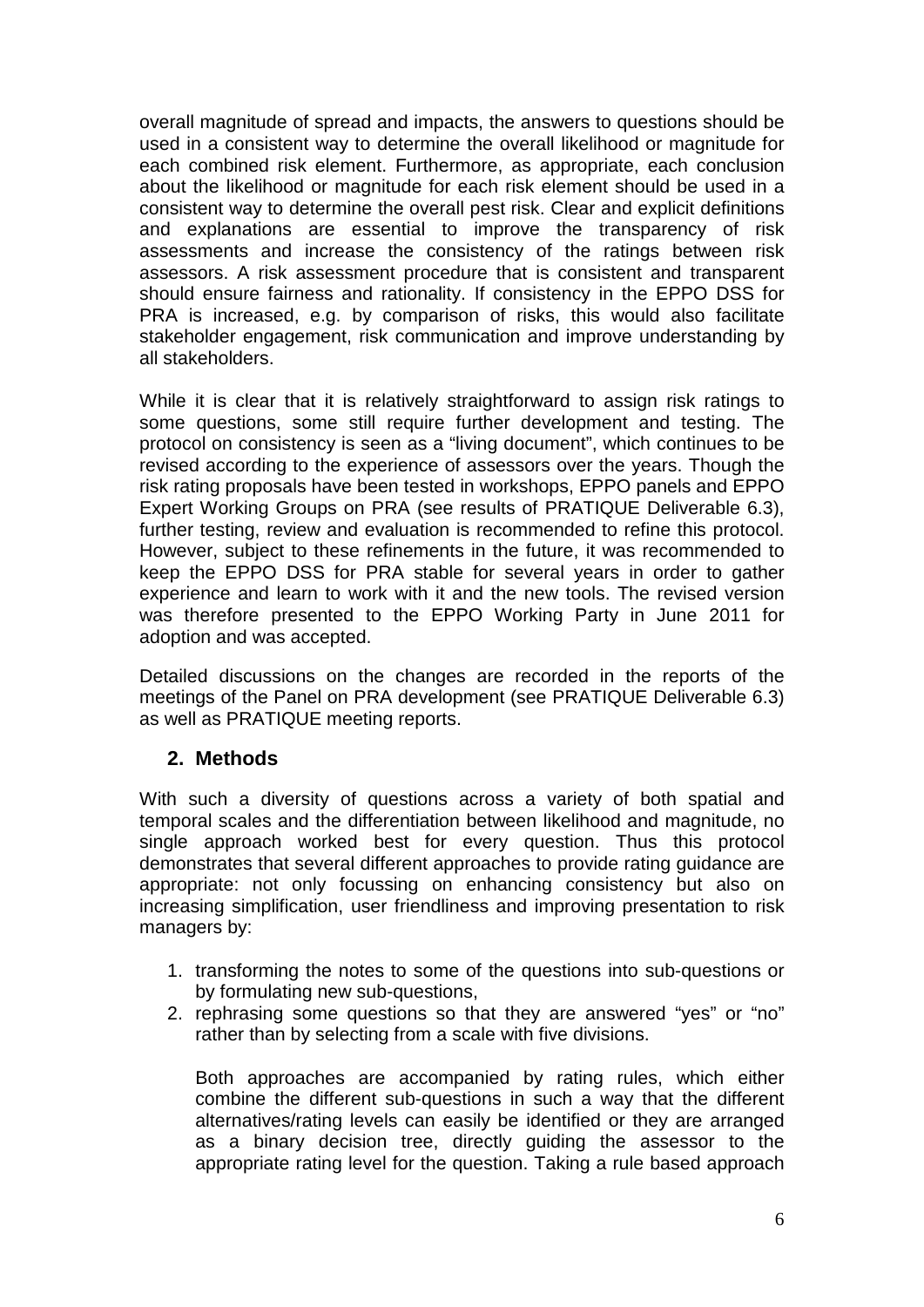adds to consistency. The review of other risk assessment schemes (see Annex 1 and 2) concluded that those with yes/no questions or those where characteristics need to be counted to determine a category rating seemed to provide a structure that provided the most consistent outputs. In other words assessors should be able to agree with yes / no answers more easily than selecting *ad hoc* choices from a five-point scale. The sub-questions need to be broad to make the system generic. For the time being, each factor or situation is weighted equally. This will need some testing and fine tuning as part of further development of this protocol. In addition it needs to be noted here that not all questions or sub-questions are equally important for all types of pests;

- 3. listing factors, characteristics or conditions relevant to each rating. This was done when the yes/no approach was not practicable, e.g. because there were too many different factors to be considered.
- 4. providing examples for different types of pests (insects, fungi, bacteria, plants, nematodes, viruses, see Annex 5b for the establishment section) so that the assessor can decide on the appropriate rating by comparing the pest that is being evaluated with another pest (usually of the same taxon). In some cases, it was not possible to come up with examples for all ratings for all types of pests, as no relevant information was found. This is especially true for the lowest risk ratings, because such organisms are not sufficiently important to be considered in the context of plant health risk, or because no publications are available. These examples have to be checked very thoroughly as the different ratings for the different taxa have to be consistent. More examples need to be considered.

For the protocol on consistency, not only were different rating schemes explored, but also other approaches were taken: many questions were reworded, some questions were combined (e.g. transfer), some questions were moved (e.g. eradication), some questions were deleted and some sections were restructured (e.g. in the establishment section) to enhance consistency.

This paper briefly describes the amendments. The revised sections on entry, establishment and spread can be found in the annexes to this document. The results of testing the new versions in EPPO panels and workshops can be found in Deliverable D6.3.

#### **3. Uncertainty**

<span id="page-8-0"></span>For every question in the 2009 version of the EPPO DSS for PRA (EPPO 2009), a three level rating for uncertainty had to be made, but no rating guidance was provided. In PRATIQUE, a simple table (Tab. 1) has been developed, that explains what is meant by low, medium or high uncertainty and gives some examples that show how to justify the level of uncertainty that has been selected for each question.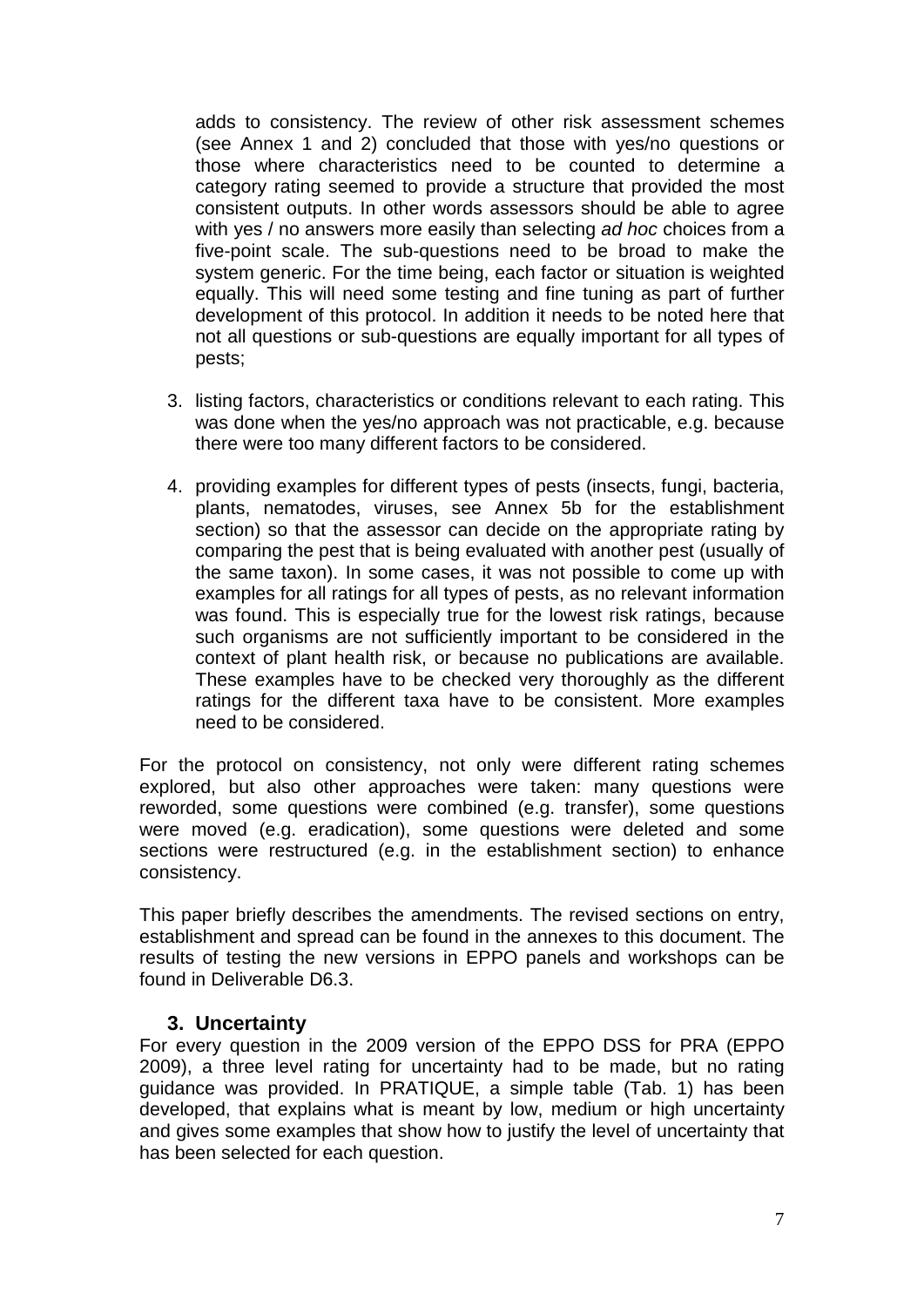The Intergovernmental Panel on Climate Change (IPCC, 2005) table that links qualitative descriptions to probabilities provided the basis for the definitions of uncertainty that were used in the Rule-based Matrix Models and in IRIS (see PRATIQUE Combined Deliverable D3.2/3.4). Within the revised EPPO DSS for PRA, the uncertainty scores low, medium, and high, correspond to frequency distributions of risk rating which are progressively wider as uncertainty increases. In principle, assessors could have complete freedom to define their own rating distributions but discussions with pest risk analysts at meetings specifically designed to test and provide feedback on the PRATIQUE deliverables (see PRATIQUE Deliverable D6.3) showed that a more popular option was a 'multiple-choice' in which the assessor chooses from three predefined distributions. These distributions have two essential characteristics: the favoured rating has a higher frequency than the others and the frequency distribution is spread more widely over the available range when the uncertainty is higher (Fig. 1). Adapted from the IPCC definitions, the distributions allowed the assessors to choose between 90, 50 and 35% confidence that the favoured rating is the correct one, corresponding to low, medium and high uncertainty, respectively.

For ease of use in the EPPO DSS for PRA, implemented in CAPRA, the computer assisted DSS for PRA developed under PRATIQUE, there is an automated link between the linguistic definitions of uncertainty and the rating distributions. It is important for assessors when running the matrix models that the selected distribution that appears under each question is the closest to their perception of uncertainty and, if not, to change it.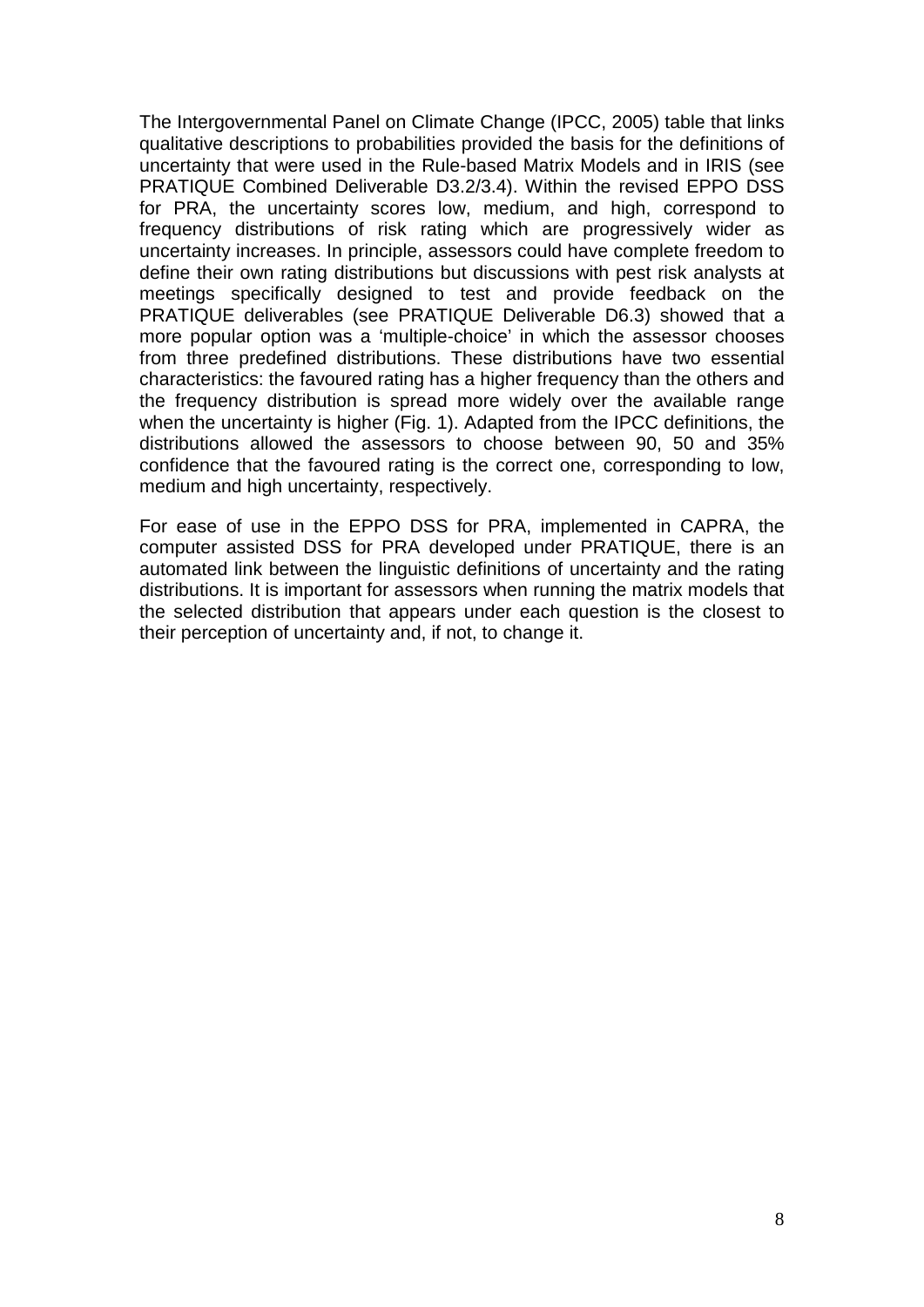**Tab 1.** Table to provide guidance regarding the use of the uncertainty rating within the EPPO DSS for PRA

| <b>Uncertainty</b> |               | <b>Interpretation / Meaning</b>                                                                                           | Examples to justify the uncertainty<br>rating                                                                                                                                                                                                                                                                                                                                                                                                                                                                                      | <b>Certainty</b> |
|--------------------|---------------|---------------------------------------------------------------------------------------------------------------------------|------------------------------------------------------------------------------------------------------------------------------------------------------------------------------------------------------------------------------------------------------------------------------------------------------------------------------------------------------------------------------------------------------------------------------------------------------------------------------------------------------------------------------------|------------------|
|                    | Low           | There is little doubt about<br>the assessment and the risk<br>rating<br>The assessor is confident                         | There is direct relevant evidence to support<br>the assessment.<br>The situation can easily be predicted.<br>There are reliable / good quality data sources<br>(e.g. for pest records data provided by<br>NPPOs/RPPOs).<br>The interpretation of data/information is<br>straight forward.<br>Data/information are available from a peer<br>reviewed journal article.<br>Data/information are not controversial or<br>contradictory<br>Personal communication is from experts<br>regarded as specialists on the question<br>raised. | High             |
|                    | <b>Medium</b> | There is some doubt about<br>the assessment and the risk<br>rating<br>The assessor has some<br>confidence                 | There is some evidence to support the<br>assessment.<br>Some evidence for the prediction of the<br>situation is available, but this prediction may<br>be unreliable<br>Some information is indirect, e.g. data from a<br>other species has been used as supporting<br>evidence,<br>The interpretation of the data is to some<br>extent ambiguous or contradictory.                                                                                                                                                                 | <b>Medium</b>    |
|                    | High          | There is considerable doubt<br>about the assessment and<br>the risk rating<br>little<br>The assessor<br>has<br>confidence | There is no direct evidence to support the<br>assessment, e.g. only data from other<br>species have been used as supporting<br>evidence.<br>The situation cannot be readily predicted<br>because the evidence is poor, and difficult to<br>interpret, e.g.<br>because it is<br>strongly<br>ambiguous.<br>The information sources are considered to be<br>of low quality or contain information that is<br>unreliable, e,g, because it is strongly<br>contradictory.                                                                | Low              |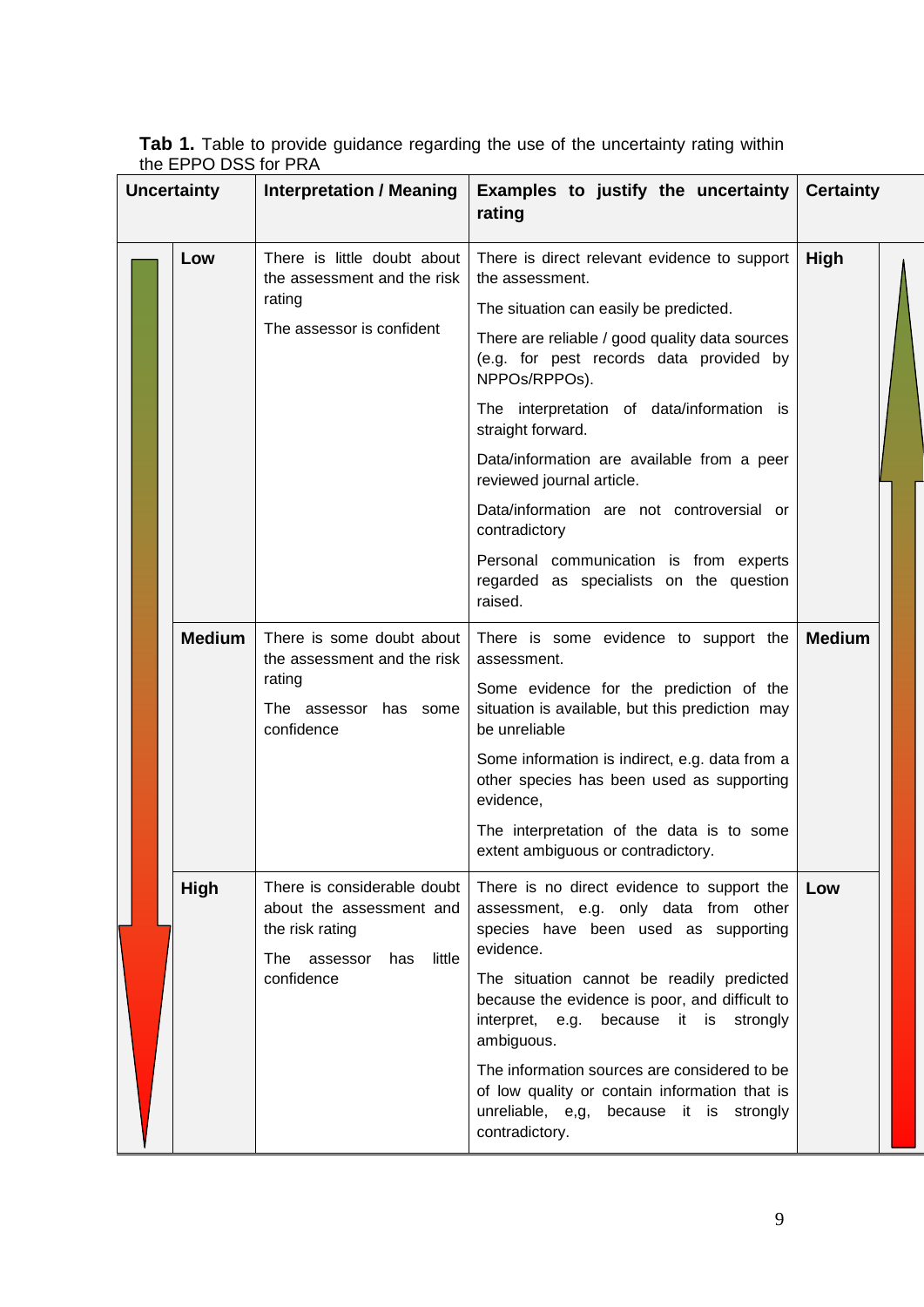#### The distributed scores/ratings corresponding to the three levels of uncertainty

Very Unlikely / Minimal (Score / rating of 1)













## **Fig. 1**

Proportion of distributed scores in each score class at three different uncertainty levels. These apply to the IPCC style class boundaries used in entry, establishment and spread. Low uncertainty  $= 90\%$  of distribution is in the expert selected rating; medium =  $50\%$ ; high =  $35\%$ .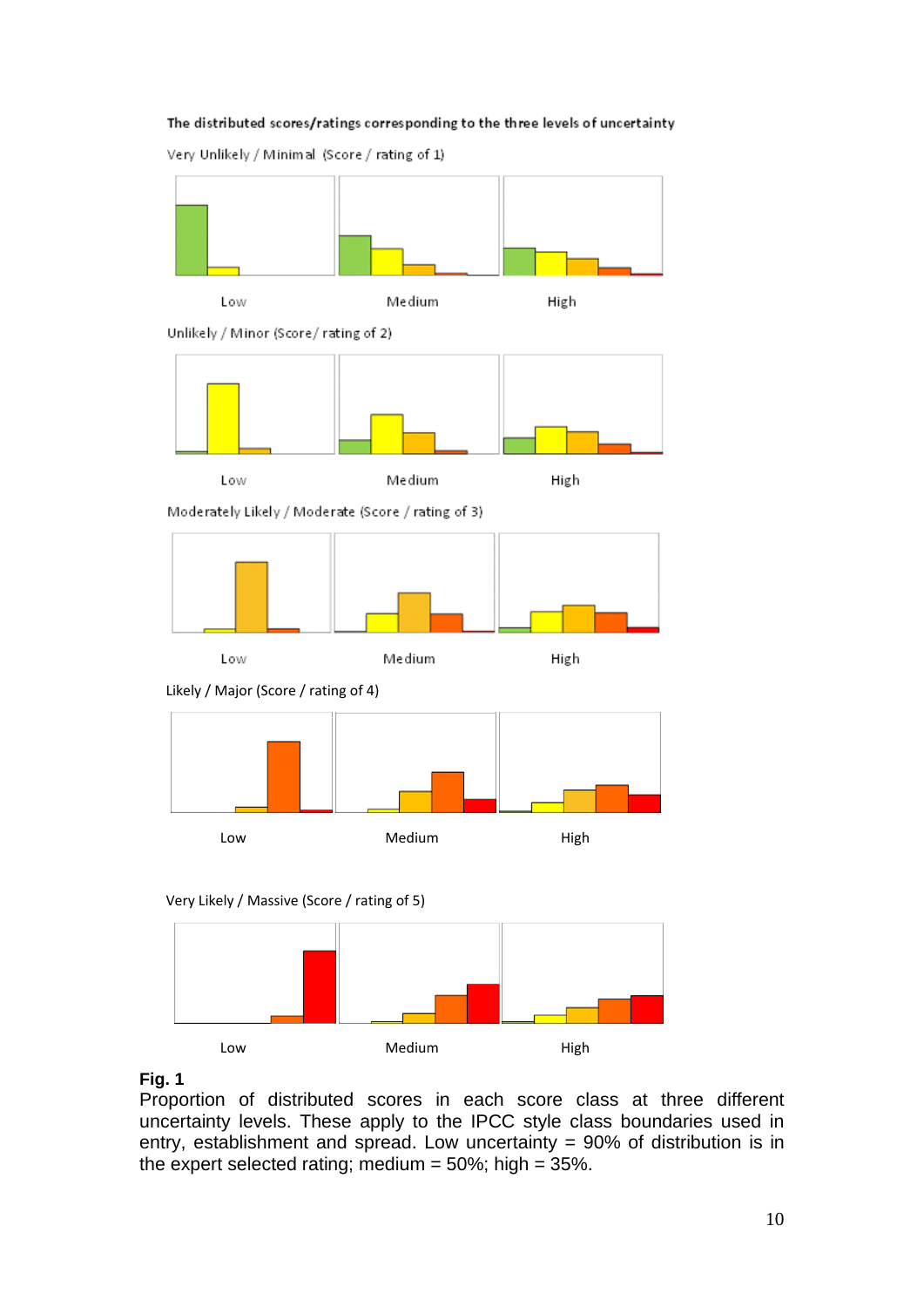## <span id="page-12-0"></span>**4. Background explanations on the suggestions for revision of the different sections in the assessment part of the EPPO DSS for PRA**

In the following, the revision of the questions for the different section is described and explained.

#### <span id="page-12-1"></span>*4.1 Revision of the Probability of Entry Section of the EPPO DSS for PRA (Contribution from WP 4 and WP 6)*

While most questions remain largely similar, the review of this section suggests four types of modifications: textual edits, merging of multiple questions into a single question, renumbering the sequence of questions to reflect merging, and a general renumbering of questions that concerns the whole EPPO DSS for PRA. The approach to reordering and regrouping questions arose in particular from a PRATIQUE Work Package meeting in London in July 2009, during PRATIQUE meetings and testing phases in the panel on PRA development and the EPPO/PRATIQUE workshop in Hammamet, Tunisia, in November 2010. The logical sequence of events leading to entry was represented graphically in a flowchart (see Fig. 2)



**Fig. 2.** Flowchart (ontology) showing how the questions in the entry section are structured and combined with matrices.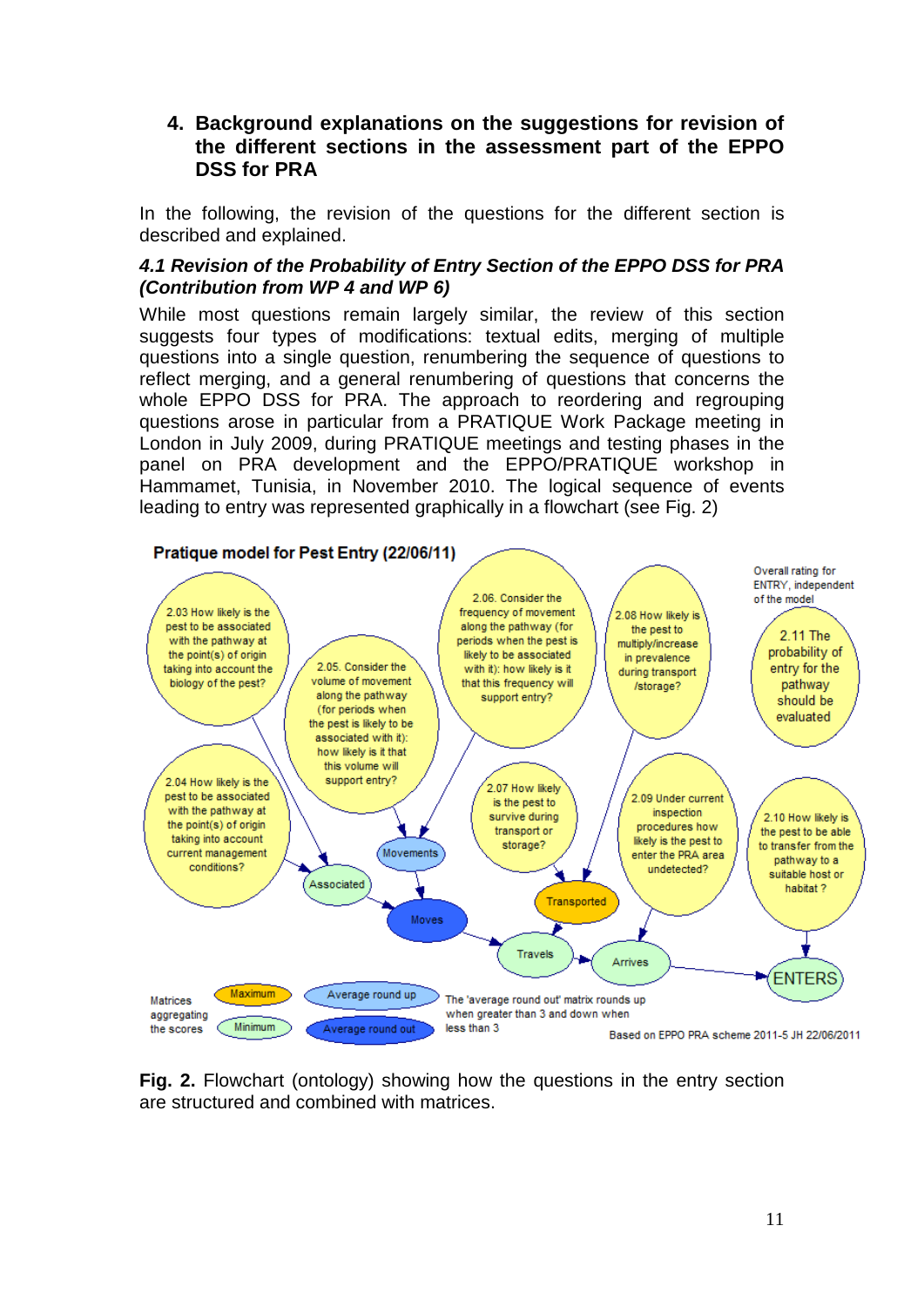In the draft protocol on consistency (Milestone 3.2, Annex 3), question 1.9 had been split into two separate questions as it included two concepts (likelihood of the pest surviving existing management practice on the pathway and likelihood of the pest to enter undetected). In the final version only one question remained as management practices are covered by previous questions in the section. The same approach has been used in the establishment section; all the questions have now been phrased in terms of likelihood, whereas previously there was a mixture of likelihood and magnitude. This makes it conceptually easier to combine the answers to the different questions. For some questions rating guidance has been suggested but this has not been possible for all questions.

# <span id="page-13-0"></span>**The changes in the entry section in detail**

Question 2.01 (relevant pathways), which is question 1.1 in EPPO (2009), is a minor rewording of the question, rating guidance has been added in the form of examples of pathways.

Question 1.2 (i.e. PRATIQUE question 2.02 - the selection of pathways) has been shortened and the deleted text was slightly reformulated and put into a note.

Question 2.03 (association of the pest with the pathway; EPPO (2009) question 1.3): The text of the current question has been slightly reformulated and a note is added that helps assessors answer the question by listing some relevant criteria to be considered.

Question 1.4 on the concentration of the pest on the pathway (i.e. PRATIQUE question 2.04) has been completely reformulated. Instead of asking for the concentration of the pest on the pathway, which usually caused considerable difficulties for many risk assessors, the question now asks for the likelihood of association of the pest with the pathway at origin under current management conditions. Assessors are asked to consider the concentration of the pest in the note. Phytosanitary measures implemented in the country of origin are taken into account at this early stage of the entry section rather than later (i.e. in EPPO (2009) question 1.9).

The previous questions 1.5 (volume of movement) and 1.6 (frequency of movement) are retained. However, question 1.5 just asked for the volume of movement along the pathway. The revised question (question 2.05) is more to the point, as it requires the assessor to assess the volume of movement along the pathway and combine this with how likely it is that the specific volume will support entry. This avoids the problems of considering volumes of highly diverse commodities when each present their own associated risks, e.g. a small volume of one commodity may present a greater probability of entry than a large volume of another. The change ensures that the question is also more directly related to the risk of entry and, by asking for likelihood and not magnitude, is consistent with other questions in the entry and establishment sections. Question 1.6 on frequency has also been modified in a similar way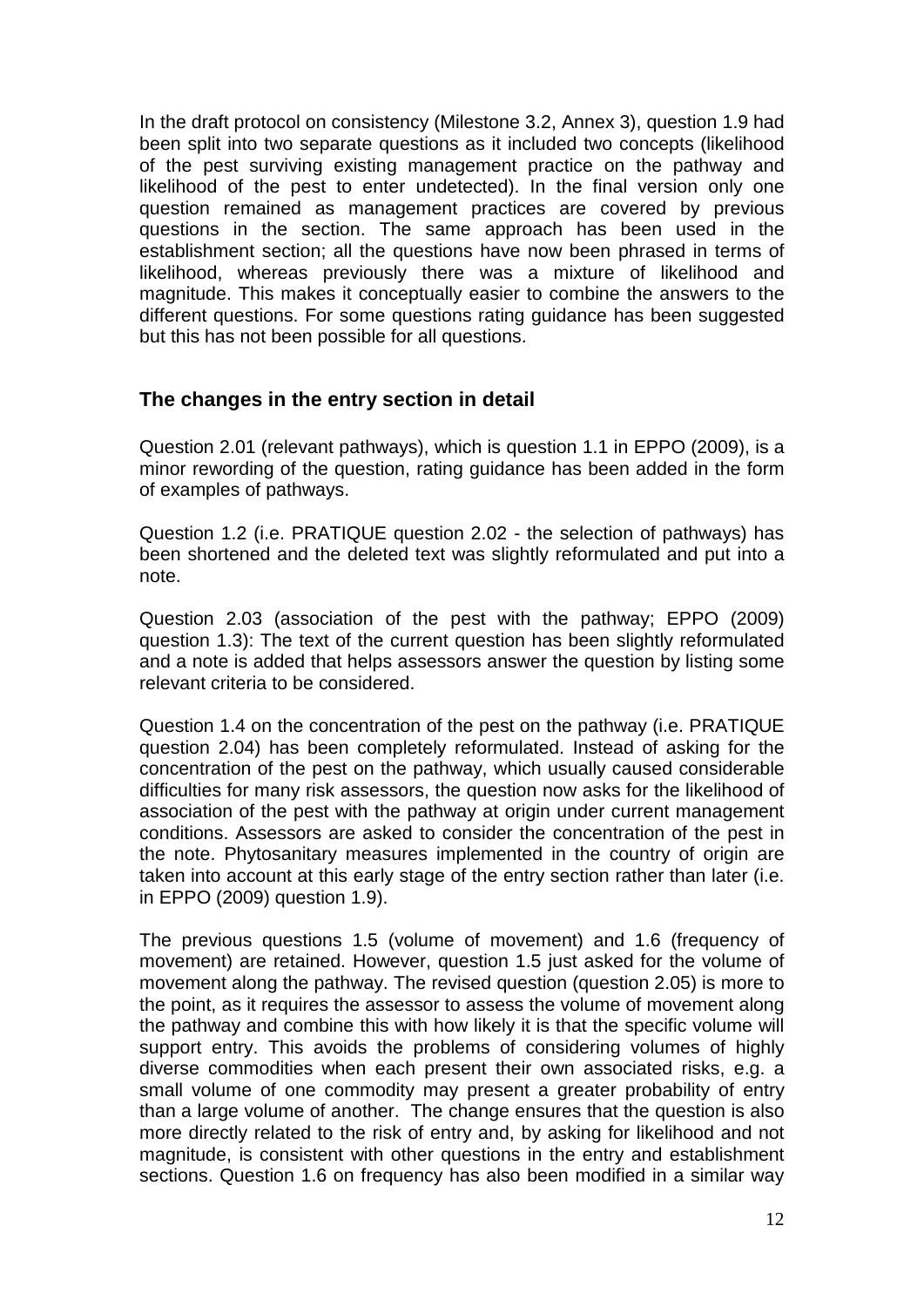for the new question 2.06 and, in addition, rating guidance is provided by giving the number of months for each of the five levels of rating.

Question 1.7 on pest survival during transport and storage (PRATIQUE question 2.07) remains the same, the note has been slightly reformulated and a tentative rating guidance is given (that needs further development) for the highest and lowest rating levels. When answering this question, phytosanitary measures implemented during transport and transit (i.e. treatments) are taken into account here rather than later (i.e. in former question 1.9).

Question 1.8 (multiplication/increase during transport/storage, PRATIQUE question 2.08), remains unaltered except for the deletion of the "impossible" response option.

Question 1.9 (survive or remain undetected during existing management procedures, PRATIQUE question 2.09) has been reformulated to improve comprehensibility. The question asked for the likelihood of the pest to survive or remain undetected during existing management procedures. The new question asks for the likelihood of the pest to enter the PRA area undetected under current inspection procedures. As explained above, phytosanitary measures which were once included in 1.09 are now included in questions 2.04 (measures applied at origin that may reduce the concentration) and 2.07 (measures implemented during transport including pre-shipment measures). This follows more logically the sequence of events that may lead to entry described in the flow diagram (Fig. 2) The note has been slightly revised, another example has been added and the text mentioning phytosanitary measures has been removed.

Questions 1.10 (distribution of commodity in PRA area), 1.11 (arrival of consignments in the PRA area at a suitable time), and 1.12 (transfer of the pest from the pathway) have been merged by keeping question 1.12 as question 2.10 and converting questions 1.10 and 1.11 into notes to this question. A rating guidance has been added that needs testing.

In PRATIQUE question 2.11, the probability of entry for each assessed pathway needs to be evaluated. Question 1.15 (PRATIQUE question 2.12) on the need to assess additional pathways has not been changed. The conclusion on the probability of entry has been given a number (question 2.13) to help identify it in the CAPRA system and it describes in more detail what needs to be taken into account when summarising the risk of entry. No rating guidance is provided, but the visualiser and the matrix models (see PRATIQUE combined Deliverables 3.2 and 3.4) have been developed by PRATIQUE to help summarise the different ratings.

A comparison of the questions in the previous (EPPO, 2009) and the revised EPPO DSS for PRA are presented in Annex 4.

#### <span id="page-14-0"></span>*4.2 Revision of the Probability of Establishment Section of the EPPO DSS for PRA (Contribution from WP 3 and WP 6)*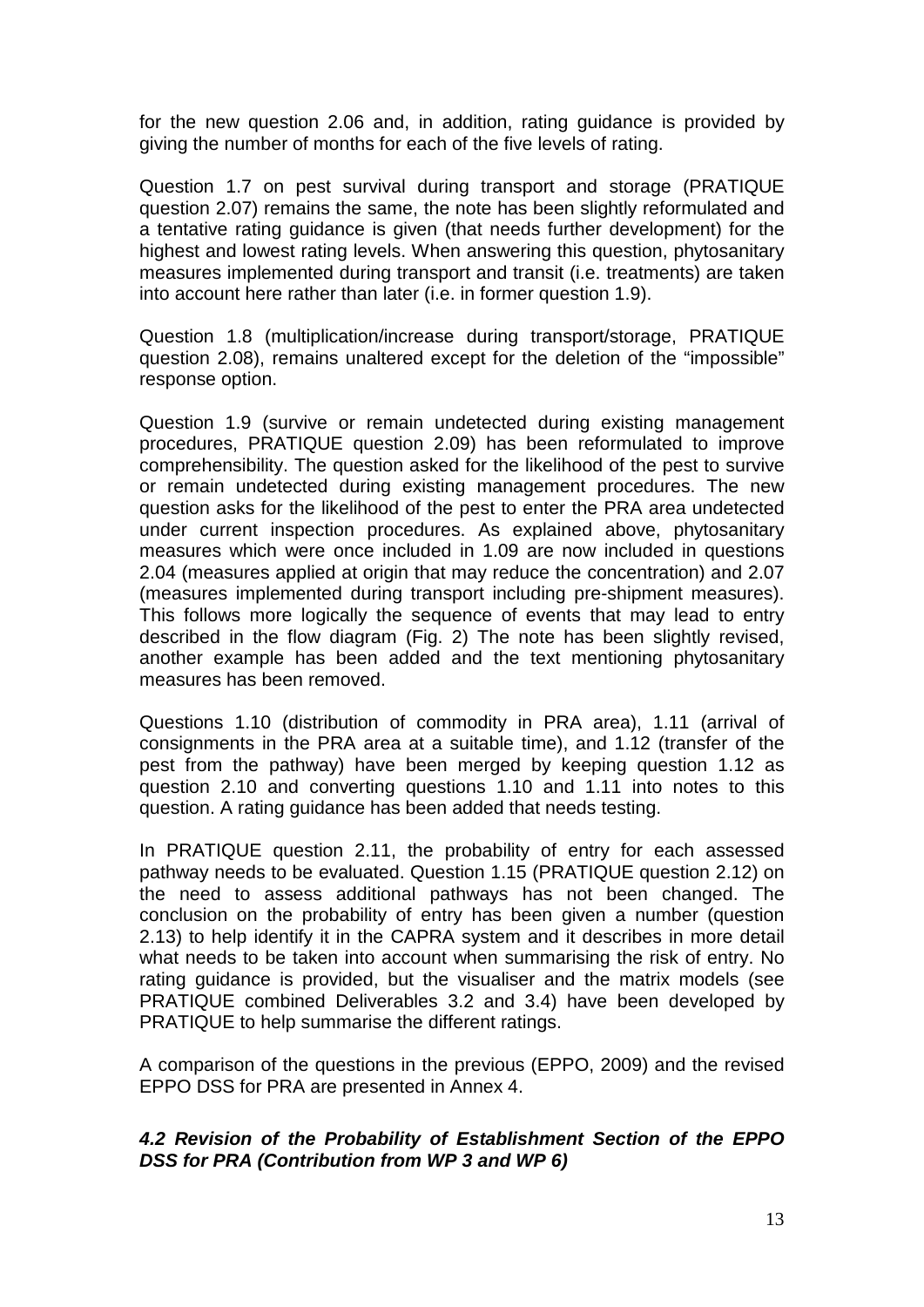The section on probability of establishment has been significantly reorganised. Detailed rating guidance has been added and several questions have been reformulated and amended. The revision of this part of the EPPO DSS for PRA has been governed by three principal objectives:

#### a) to focus the assessment on the most relevant factors influencing establishment

Establishment potential is assessed by first considering the availability and suitability of a variety of ecological factors in the PRA area and secondly the extent to which intrinsic factors, e.g. the pest's reproductive strategy, aid establishment. Previous versions of this section of the scheme have been complicated by the requirement to rate every ecological factor even when it is already known that some factors have no influence on establishment potential or are only relevant for a smaller area (see below). In this new version, the assessor can decide at the outset which factors are important so that the questions relating to any irrelevant factors can be omitted. A justification for omitting any factors is required.

b) to make it easier to determine the suitability of the PRA area for establishment by first identifying the area where establishment is possible

An additional difficulty with the assessment of the ecological factors has also been addressed. This arose when trying to provide a rating for, e.g. climatic suitability, because it was not clear to assessors whether the rating required referred to the whole PRA area or just the area of potential establishment. In this new version, the area of potential establishment has already been defined so the rating is clearly intended to refer only to that area. A rating is required to ensure that, for example, it is possible to distinguish the establishment potential of two species, each with a similar area for potential establishment but where one species will find the climate in this area marginal and the other optimal for establishment. An additional advantage of this approach is that the area of potential establishment is derived in a logical manner by considering each relevant factor in turn. In previous versions the area had to be described in a single step taking many factors into account and little guidance was given.

c) to enhance consistency by providing rating guidance and sub-questions Detailed rating guidance and examples have been provided for most of the questions and for some of the sub-questions which help to answer the main question. Although the addition of sub-questions may seem to make the scheme more complex, the additional questions are easier and more straightforward for risk assessors to answer and they contribute to an improved and more consistent scheme.

Also for this section, the logical sequence of events leading to establishment is represented graphically in a flowchart (see Fig. 3).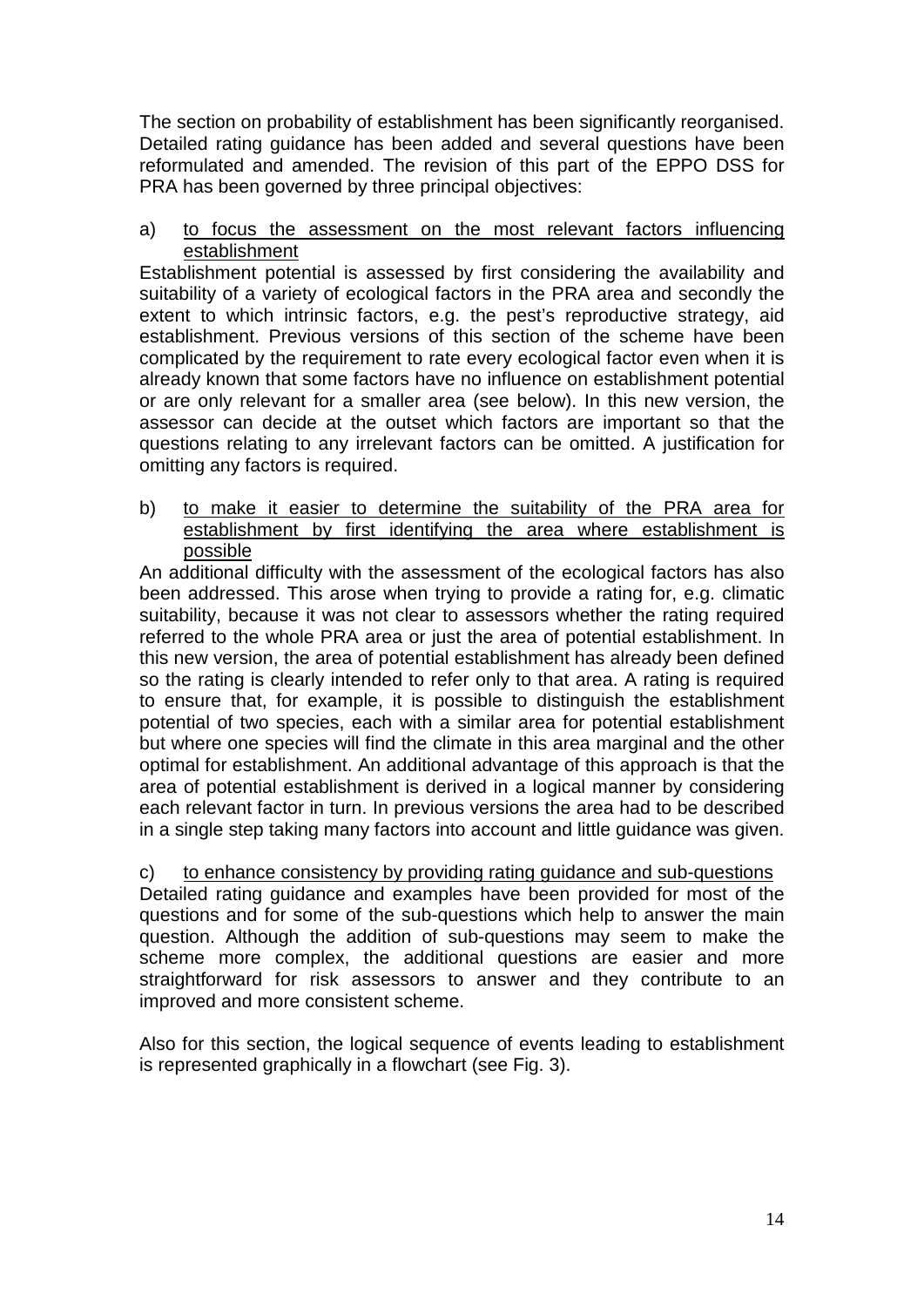

**Fig. 3.** Flowchart (ontology) showing how the questions in the establishment section are structured and combined with matrices.

# <span id="page-16-0"></span>**The changes in the establishment section in detail**

In the first part of the establishment section, the ecological factors that may influence the limits to the area of potential establishment and the suitability for establishment within this area have to be selected. While host plants/suitable habitats, and climate are very likely to influence the potential for establishment, the other five factors listed (alternate hosts and other essential species, other abiotic factors, competition and natural enemies, the managed environment, protected cultivation) may be less relevant. In order to identify the relevant factors and the questions that need to be answered, a table, relevant for the revised PRATIQUE questions 3.01 to 3.16 is provided. The table does not include questions  $3.17 - 3.19$  and  $3.20$ , since they always need to be answered. In addition, question 3.20 has been moved to a new section (see below).

Questions 1.15 – 1.22 in the previous scheme (EPPO, 2009) already ask for an assessment of the ecological factors influencing establishment, but a delimitation of the area of potential establishment is not taken into account in these questions and the risk ratings are based on magnitude for some questions and on likelihood for other questions. In the revision, questions 3.01 to 3.07 (host plants and habitats; alternate hosts; climatic suitability; other abiotic factors; competition and natural enemies; managed environment and protected cultivation) are yes/no questions that need justification and lead to a delimitation of the area of potential establishment. Guidance is provided in the form of notes. Question 3.08 summarises the answers to questions 3.01 to 3.07. Questions 3.09 to 3.16 then assess the suitability of the factors for which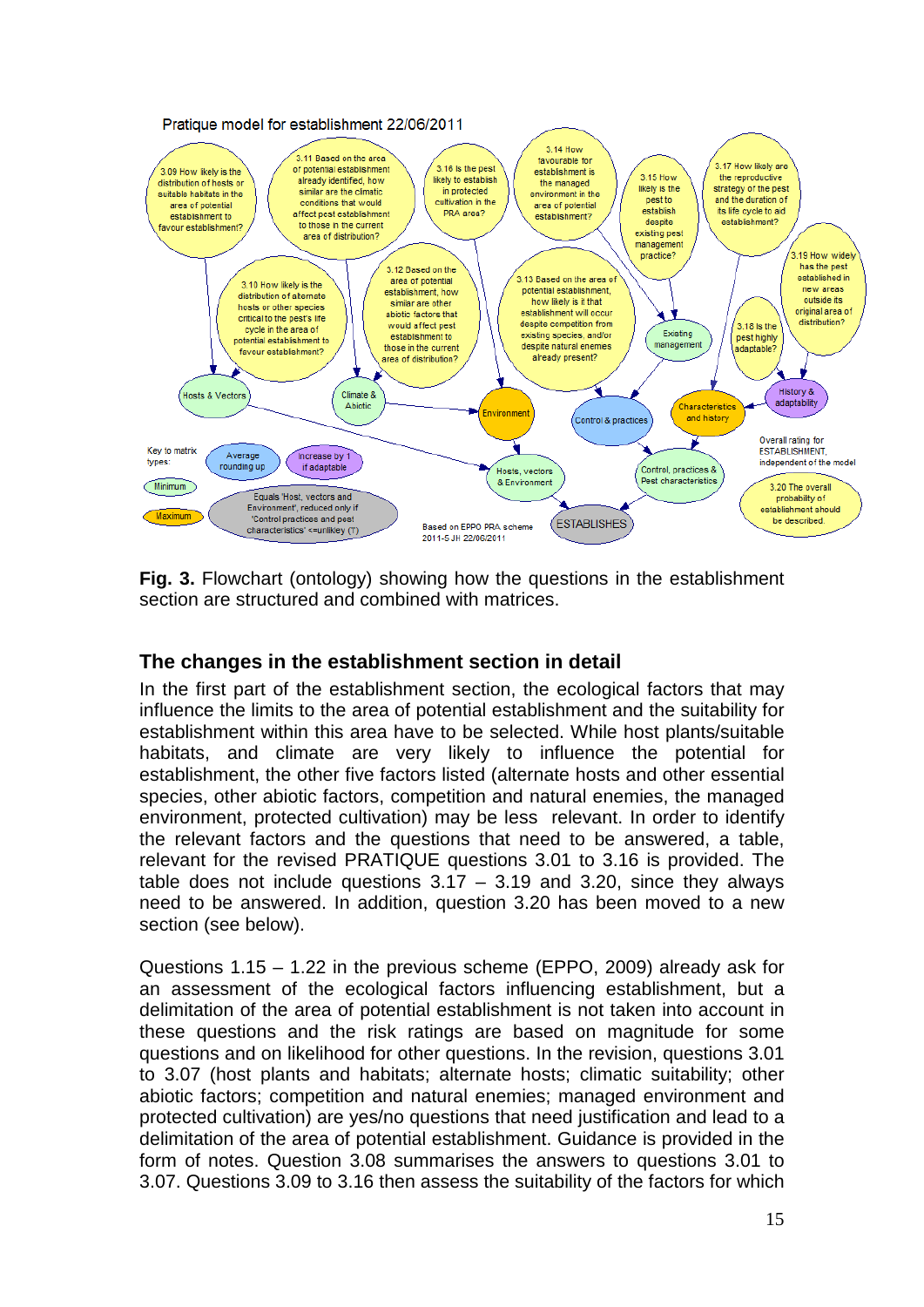a yes response has been given in questions 3.01-3.07 in the area of potential establishment. A choice from five levels of rating (likelihood, similarity, favourability) is required. Rating guidance for these questions has been developed.

Question 3.09 has been formed by merging questions 1.15 and 1.16 in the previous version (Question 1.15 asked for the number of host plant species or suitable habitats in the PRA area and question 1.16 asked "How widespread are the host plants or suitable habitats in the PRA area"). Question 3.09 has a new rating guidance that displays, in the form of maps, how the two factors distribution and abundance need to be rated (see below).

Having already defined the area of potential establishment, we can ask question 3.09 in the following ways:

- (i) How likely is the pest to come in contact with hosts or suitable habitats in the area suitable for establishment?
- (ii) How favourable are the presence and distribution of the hosts or suitable habitats for establishment in the area of potential establishment? [This requires a favourability index]
- (iii) How likely is the distribution of hosts or suitable habitats in the area of potential establishment to favour establishment? [This requires a likelihood index]

Option (i) was rejected at the Hammamet PRA workshop in November 2010 as being too similar to the transfer question at the end of the entry section (though this only relates to hosts and habitats in close proximity to the entry location). Option (iii) was preferred to option (ii) but difficulties arose with the wording of the rating guidance that needs to take into account not only host/habitat abundance but also the degree to which the hosts/habitats are scattered or clumped. It was agreed that it would be more useful to provide simple distribution diagrams (see Annex 5a) as rating guidance. These have been provided but, in further work, it would also be worth exploring additional appropriate accompanying text, e.g. with percentage cover and use of the terms "scattered" and "clumped". Some examples have already been suggested for plant habitats but examples for other pests would also be useful, e.g. hosts of polyphagous pests are likely to be answered "very likely", maize in the EU as "likely". It is intended to complete the guidance with crop and habitat distribution maps. In order to continue this work, a survey on the perception of assessors on the different maps will be organized by the EPPO Secretariat post PRATIQUE.

Question 3.10, which relates to question 1.17 in the previous scheme, follows the same principles as above for alternate hosts or other species critical to the pest's life cycle.

Questions 3.11 (climatic conditions), 3.12 (other abiotic factors), and 3.13 (competition from existing species and natural enemies) remain basically the same as questions 1.18, 1.19, and 1.21 in the previous scheme, except that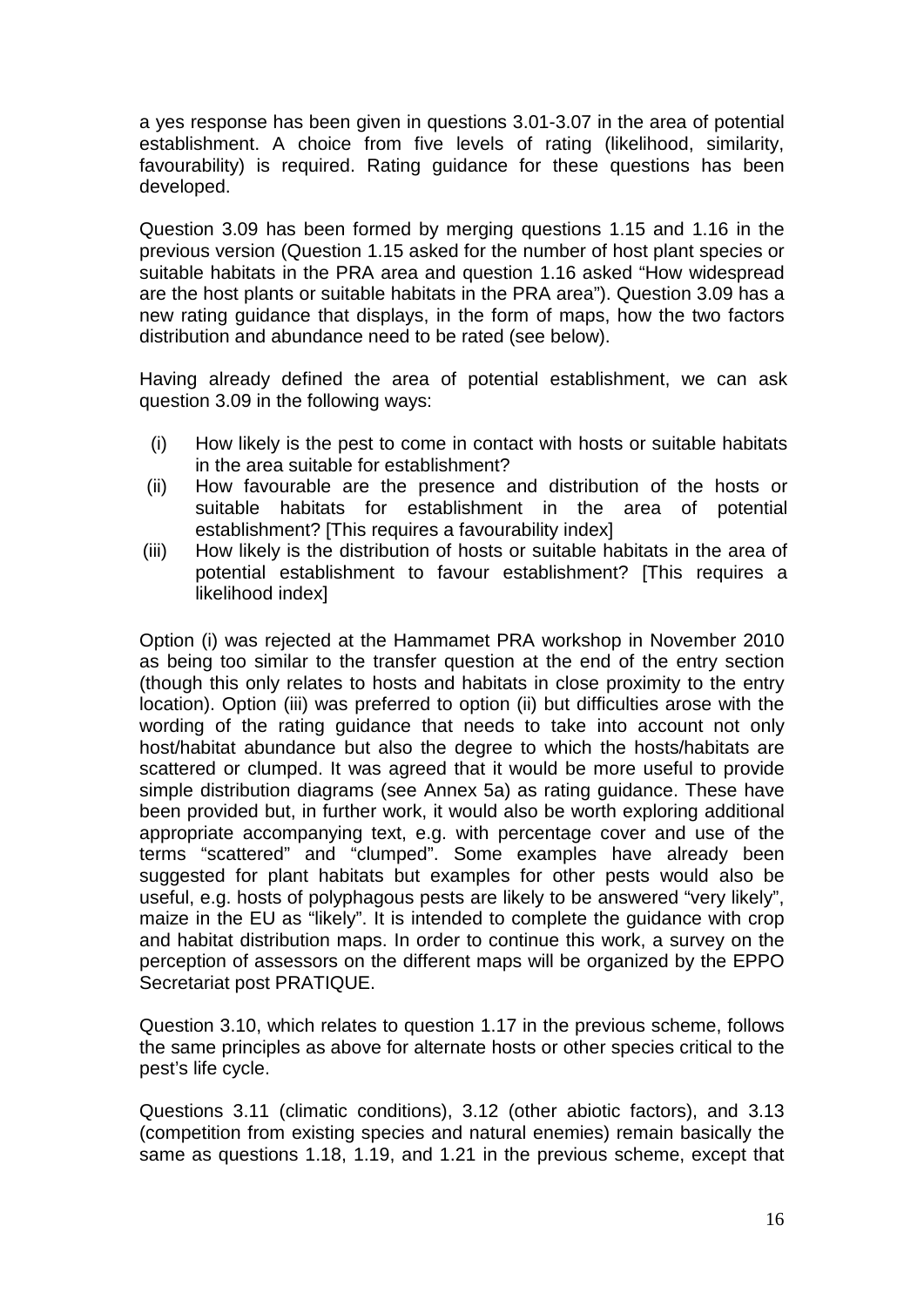they now refer only to the area of potential establishment that has been defined in question 3.08.

For question 3.11, a detailed note, a rating guidance (both as a table giving percentages for similarity with examples/explanations for the five levels of rating and a separate annex) and a detailed climatic risk mapping decision support scheme (see PRATIQUE Deliverable 3.3) have been provided.

The rating guidance for question 3.12 consists of a table using soil conditions as an example for the percentage of similarity in the five levels of rating.

For question 3.13, the rating guidance explains how each level of rating is related to the presence of competitors/enemies, their distribution and abundance and the presence of other organisms occupying the pest's niche. It should be noted that this question has always triggered much debate amongst pest risk assessors. Most find it difficult to answer. No examples could be identified to illustrate this question. Regarding competition with other species the example of fruit flies was suggested but recent examples do not show quarantine pests being outcompeted by existing pests, rather it is the other way round, i.e. new species outcompete existing ones, for example *Bactrocera invadens* displaced *Ceratitis cosyra* in Eastern Africa. A review of how this question had been answered in recent PRAs showed that it was rated "very likely" in the majority of assessments, and "likely" in the remaining assessments. If a question is almost always answered the same way, regardless of the pest being assessed then the question does not help discriminate between pests and the value provided by the response can be considered negligible.

The text of questions 3.14 (managed environment) and 3.15 (pest management practice) have only been slightly edited in the new scheme compared to the equivalent questions 1.22 and 1.23 in the previous scheme. However, for both questions, a detailed rating guidance is now provided, leading the assessor step by step to reach the rating for this question by asking sub-questions regarding different cultivation practices etc. and pest management practices respectively. These sub-questions are yes/no questions and, for question 3.14, the answer either provides the rating, advises the assessor to decrease or increase the rating by 1, or takes the assessor to the next sub-question. Organism examples for the different subquestions are given. For question 3.15, the answer to the sub-question either provides the rating or takes the assessor to the next sub-question.

Question 3.16 (protected cultivation), the previous question 1.20, was slightly modified to a yes/no question. The question can be answered by referring to question 3.07, therefore no further guidance is provided except that some examples have been added.

Questions 1.24 (eradication) and 1.29 (transience) in the previous scheme have been removed from the establishment section and transferred, together with question 1.32 (containment) from the spread section, to a new section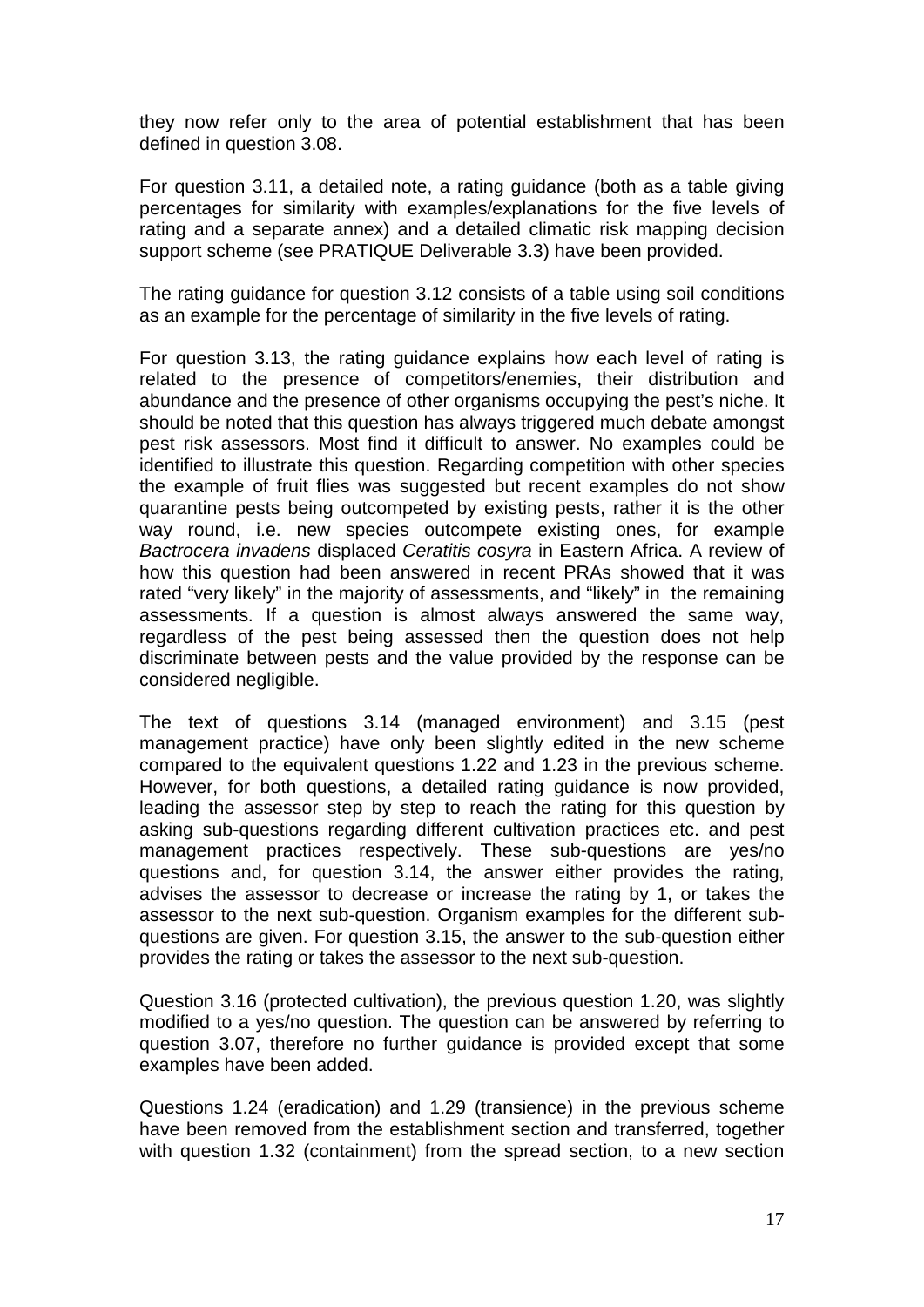"Eradication, containment of the pest and transient populations" that follows the spread section and will be commented under that section.

Question 3.17 (reproductive strategy), previously question 1.25, was not modified, but a rating guidance has been added that includes six subquestions regarding the characteristics of the pest. The more characteristics are exhibited by the pest, the higher the likelihood that the reproductive strategy and life cycle of the pest aid establishment.

Question 3.18 (adaptability of the pest), previously question 1.27, has been transformed into a yes/no question. The rating guidance lists factors that help to determine if the pest is or is not highly or very highly adaptable.

Question 3.19 (distribution of the pest), a reformulation of the previous question 1.28, is no longer asking for how often the pest was introduced into new areas outside its original area of distribution but how widely it has established in new areas. A rating guidance is provided referring to the seven inhabited biogeographic realms of the earth.

As it the revision of this section was substantial, it was not useful to present the changes in a full comparison of the questions of the EPPO DSS for PRA (EPPO, 2009) and the questions revised by PRATIQUE. Therefore, only a reference was made to the former question. The revision is presented in Annex 5a.

#### <span id="page-19-0"></span>*4.3 Revision of the Probability of Spread Section of the EPPO DSS for PRA (Contribution from WP 2, WP 3 and WP 6)*

Changes have been made to the original questions of this section to reformulate them so they refer to the magnitude of spread at a given future time rather than to the likelihood of rapid spread. The major change is to the summary of the spread section where assessors are asked to predict what proportion of the area suitable for establishment will be invaded in the time scale chosen by the assessor.

Fig. 4 shows a graphical overview of the questions relevant for spread.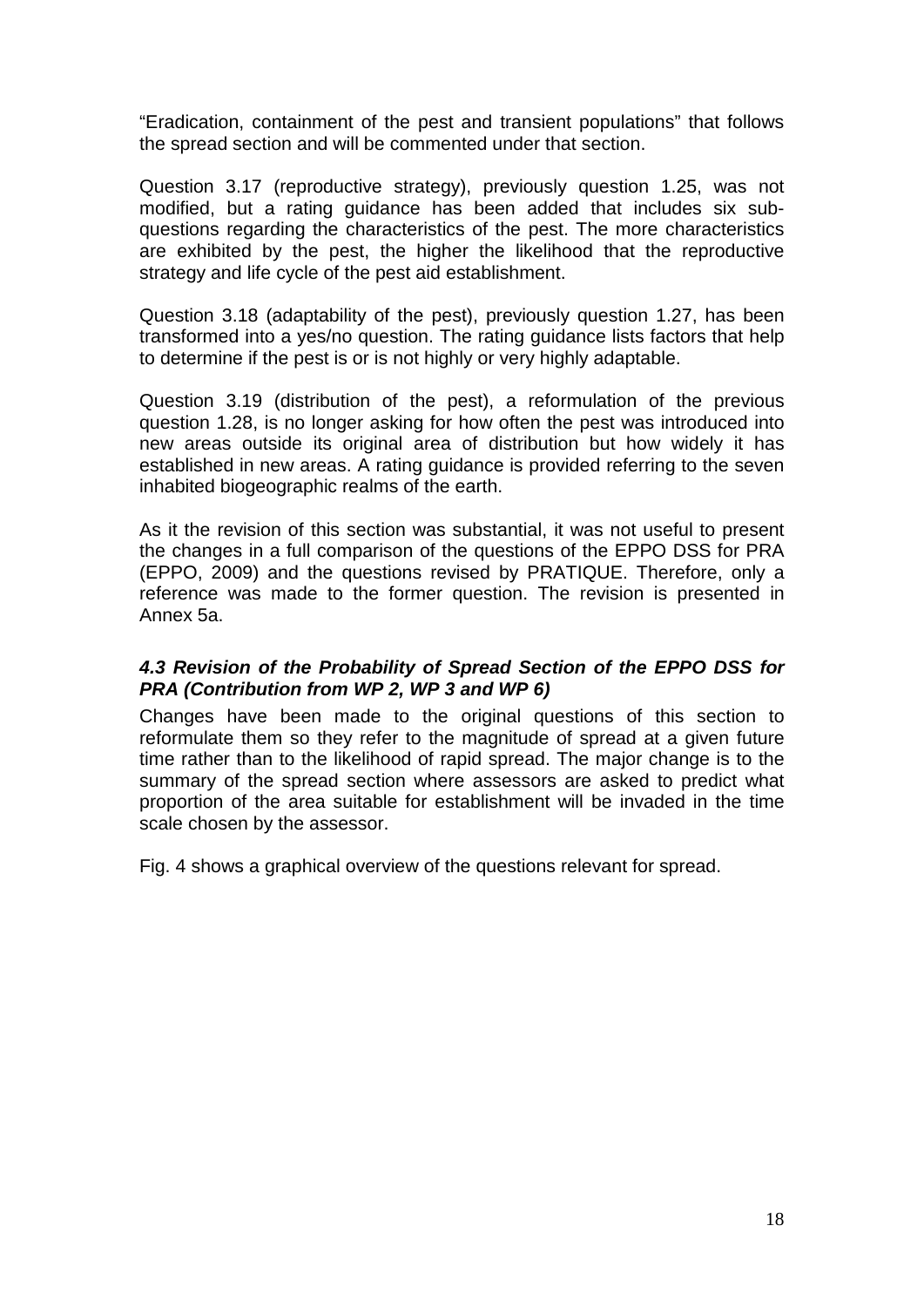

**Fig. 4.** Flowchart (ontology) showing how the questions in the spread section are structured and combined with matrices.

In the version presented at the PRATIQUE EPPO PRA Workshop in Hammamet ( $23^{rd}$  -  $26^{th}$  November 2010), it was suggested that an additional question be added to separate the assessment of the two principal methods by which human activities can spread pests: (i) mechanical transmission and (ii) spread by other human-assisted methods. This change was not considered appropriate at the workshop and by the EPPO Panel on PRA Development that met in January 2011, since the logic behind the separation of mechanical transmission from other human assisted spread was difficult to understand and consequently too confusing. Experts explained that they understand better the separation between natural spread and human spread which includes mechanical spread. Therefore the additional question has been deleted.

## <span id="page-20-0"></span>**The changes in the spread section in detail**

The previous spread section contained three questions, one referring to natural spread, one to human assisted spread and one to containment. As mentioned above, the containment section has been transferred to a new section on eradication, containment of the pest and transient populations.

While the previous questions 1.30 and 1.31 asked, respectively, how likely the pest is to spread rapidly in the PRA area by natural means and human assistance, the revised questions 4.01 and 4.02 ask for the most likely rate of spread. For question 4.01, the rating guidance is in the form of a binary decision tree that guides the assessor in selecting a rating from a very low rate of spread to a very high rate of spread. The rating guidance for question 4.02 helps the assessor by using three yes/no questions on pathways and transmission of the pest to lead to a rating which is "very low" if there is no (human assisted) pathway. Otherwise the rating is at least "moderate" (i.e. there is no "low" or "very low"), which is logical as a human assisted pathway is not likely to have a low rate of spread.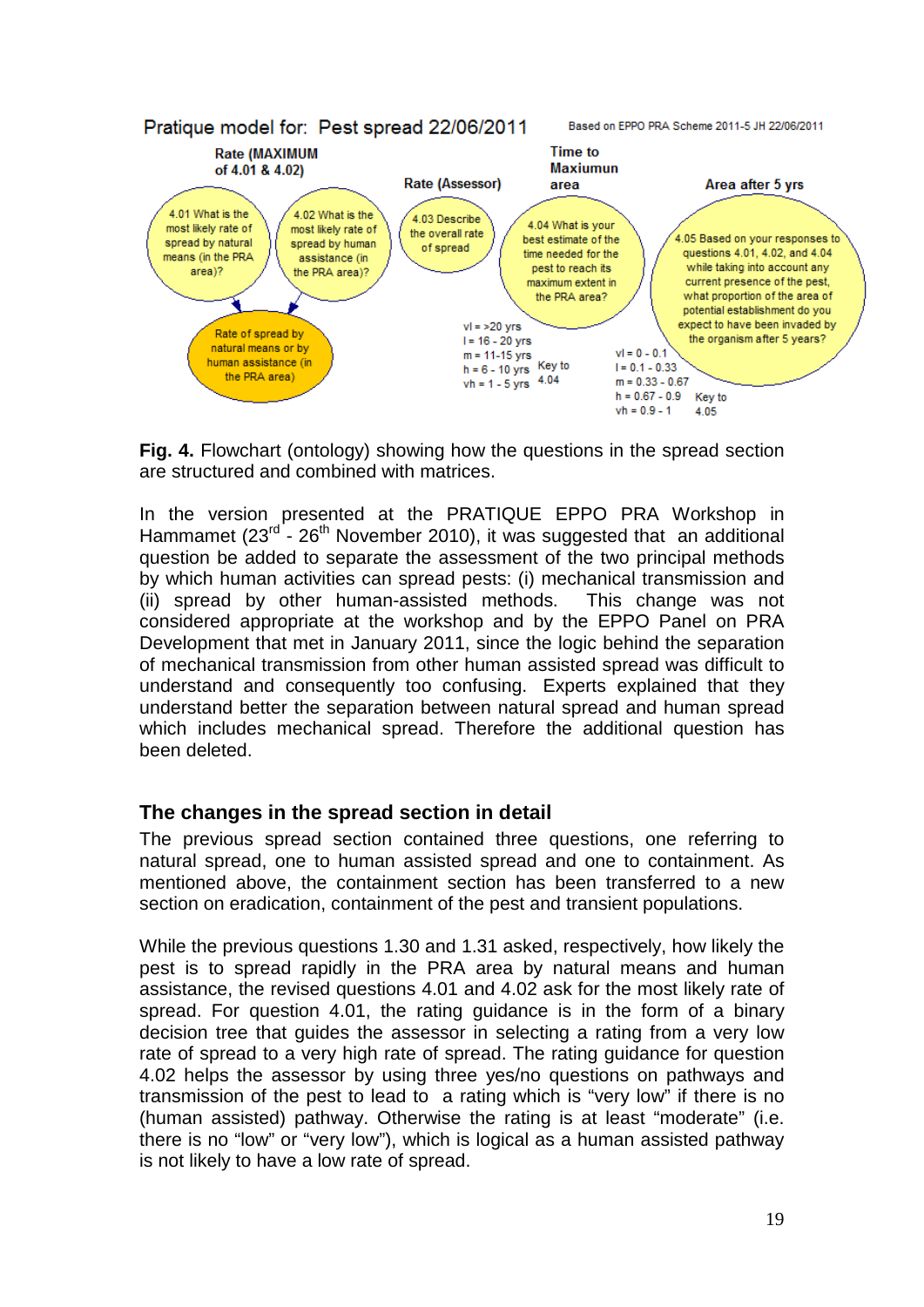As already mentioned above, the previous question 1.32 (containment) has been moved to a new section "eradication, containment of the pest and transient populations" that follows the spread section (see below).

Finally, a major change has been made in the conclusion to the spread section. In the PRATIQUE version, assessors are asked to predict what proportion of the area suitable for establishment will be invaded in future. This is done by answering three questions: a description of the overall rate of spread (question 4.03), an estimate of the time needed by the pest to reach its maximum extent in the PRA area (question 4.04), and finally the proportion of the area of potential establishment that the pest is expected to have reached after 5 years (question 4.05). For these questions, a rating guidance is not provided. However, for question 4.03 (overall rate of spread) the visualizer and the matrix model presented in the combined PRATIQUE Deliverable D<sub>3</sub>.2/<sub>3.4</sub> can be used.

A comparison of the questions of the EPPO DSS for PRA (EPPO, 2009) and the questions revised by PRATIQUE are presented in Annex 6.

#### <span id="page-21-0"></span>*4.4 Addition of a new section on Eradication, containment of the pest and transient populations*

The previous questions 1.24 (eradication) and 1.29 (transience) have been removed from the establishment section and have been transferred, together with question 1.32 (containment) from the spread section, to this new section.

Fig. 5 shows a graphical overview of the questions on eradication, containment and transient populations.



Eradication, containment of the pest and transient populations

**Fig. 5.** Flowchart (ontology) showing how the questions in the eradication, containment and transient populations section are structured and combined with matrices.

For question 5.01 (eradication), a detailed rating guidance is provided. For each level of rating, examples of characteristics or conditions are listed to help the assessor give a consistent rating on the likelihood that the organism would be able to survive eradication programmes. The listing is composed of the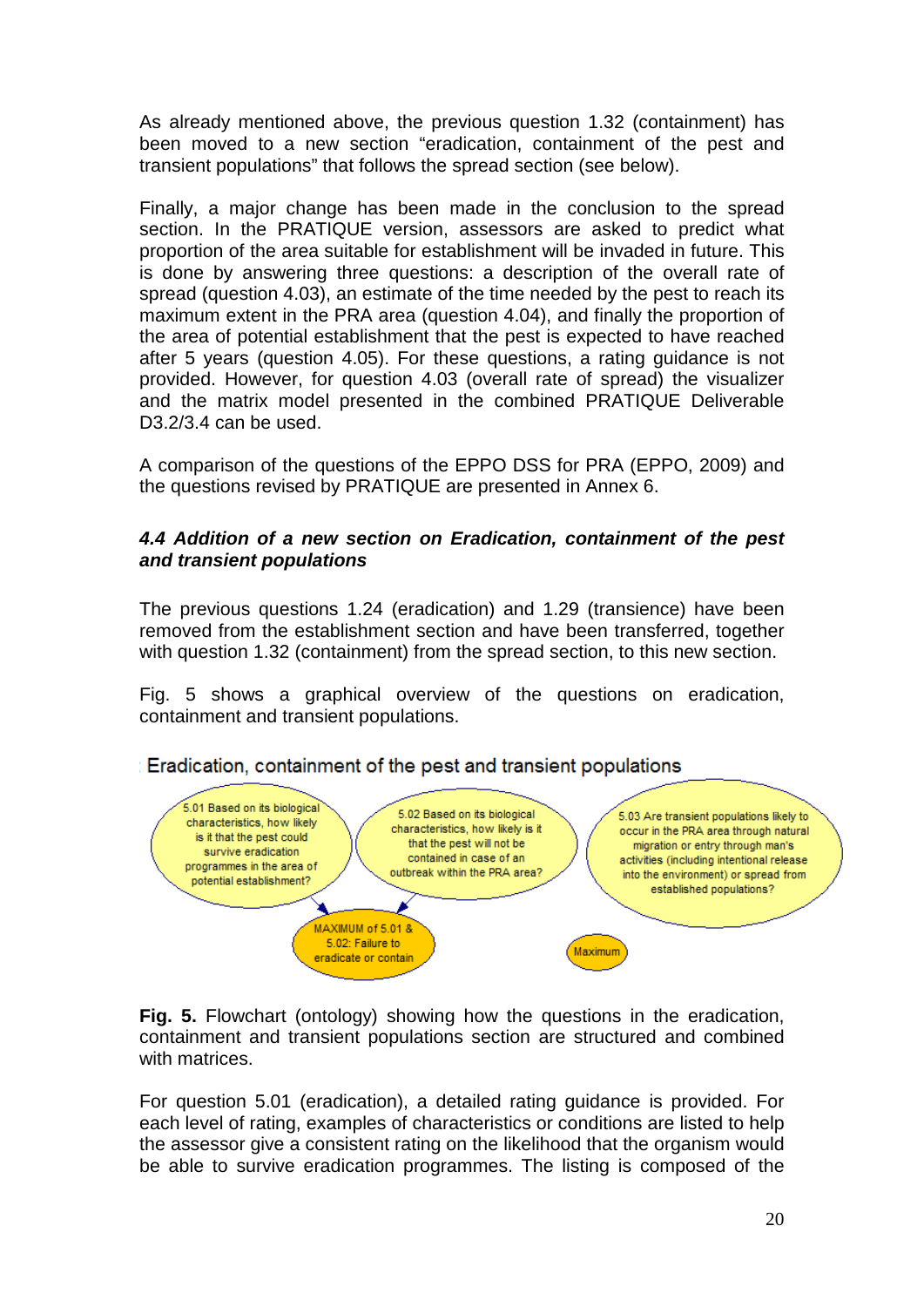following categories: detection, natural spread, reproduction, climatic conditions, hosts and habitats and other relevant biological characteristics of the pest. A similar rating guidance has been provided for question 5.02 (containment), the categories are slightly different: detection, spread, reproduction, control, hosts and habitats.

Question 5.03 on transience is a simple yes/no question, no rating guidance is needed.

The new section is presented in Annex 7

#### <span id="page-22-0"></span>*4.5 Revision of the Assessment of potential economic consequences section of the EPPO DSS for PRA (Contribution from WP 2)*

One of the objectives of PRATIQUE regarding economic impact assessment has been to determine the indicators that can be related to the different types of impacts evaluated through the EPPO DSS for PRA (e.g. the percentage reduction in yield and quality). A team of economists and ecologists studied the current version of the scheme. Revisions to the scheme have been proposed and a new question has been formulated. In addition, the structure has been revised as follows:

• The economic, environmental and social questions are grouped together (consequently the previous question 2.10 on export losses has been moved forward to question 6.06), see Annexes 8a, 8b and 8c.

The logical sequence of factors and questions relevant for economic impact is represented graphically in a flowchart (see Fig. 6).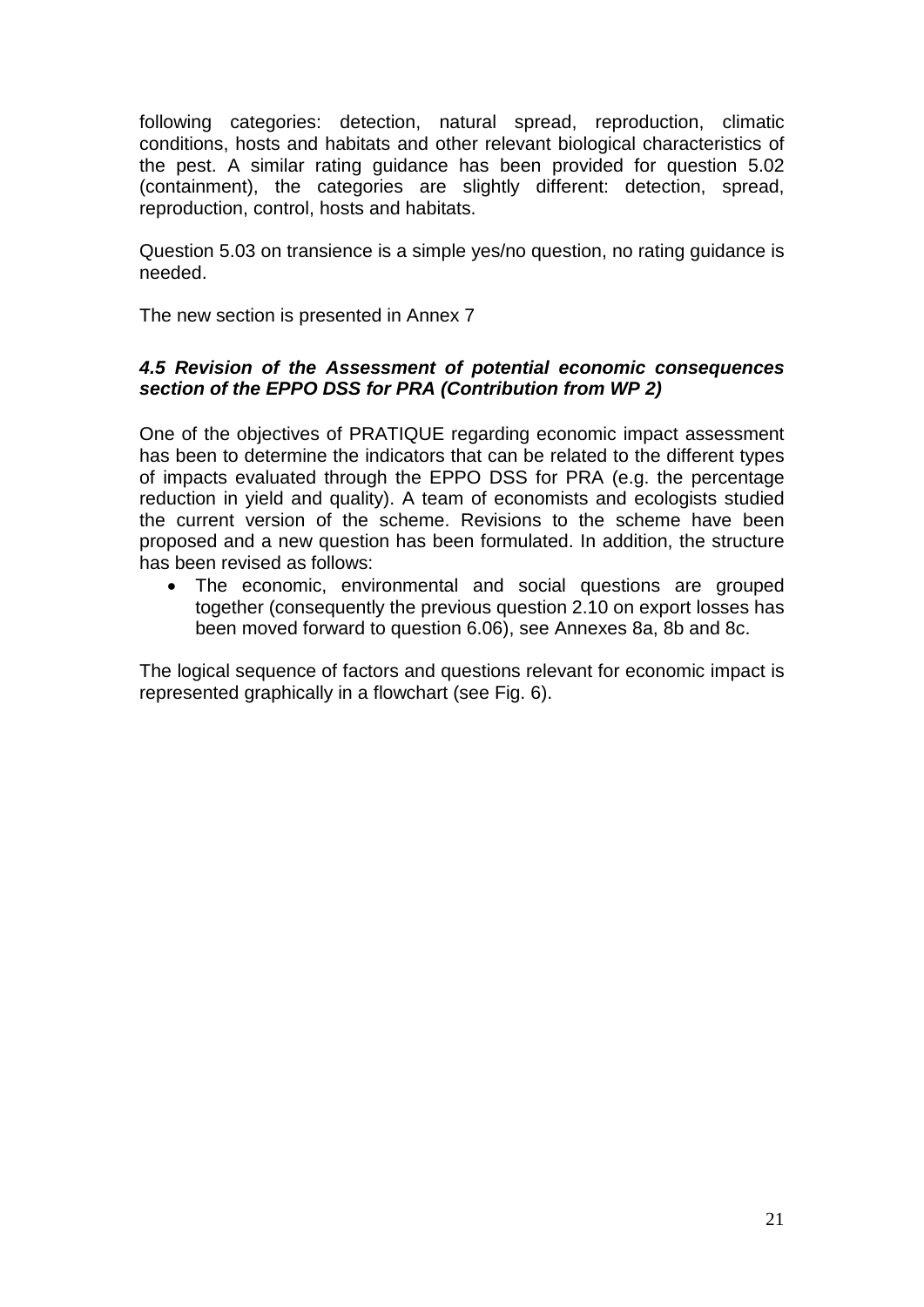

If questions 6.12, 6.13 or 6.14 are not answered, the option 'NA' should be selected for the questions concerned

**Fig. 6.** Flowchart (ontology) showing how the questions in the economic impact section are structured and combined with matrices.

- To assess environmental impacts, sub-questions have been developed to help the assessor answer the two separate questions (see Annexes 8b and 8c)
- For social impacts, a note has been developed to give better guidance on how to answer this question (see Annex 8a).

A matrix model for combining the answers given to different questions has also been developed for the economic and environmental questions. The answers given to selected individual questions provide the input for the qualitative impact assessment module and the outputs of the modules are then related to the 5-level scoring system (see Fig. 7)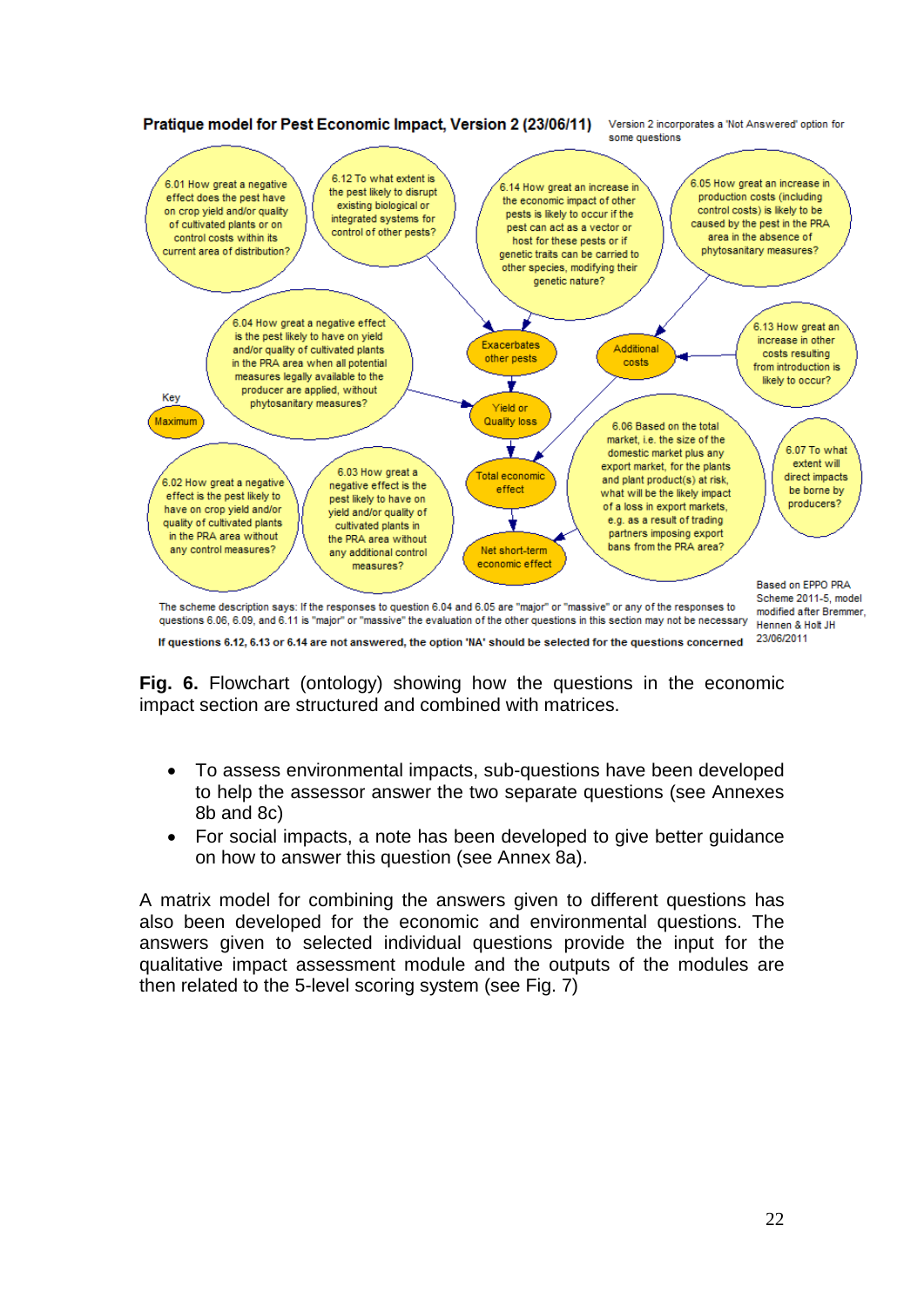

**Fig. 7**. Qualitative economic impact assessment module.

The section on impact assessment is preceded by an introduction. In the new version of the EPPO DSS for PRA, this introduction has had to be adjusted because some basic principles needed to be added. In the PRATIQUE version of CAPRA, a link is provided to the module that provides an explanation of how to quantify direct and indirect economic impacts. This link is not provided in the EPPO version because the module has yet to be fully tested by the EPPO Panel for PRA Development.

# <span id="page-24-0"></span>**The changes in the economic impact section in detail**

Question 6.01 (negative effect of the pest on crop yield etc. in current area of distribution) keeps the same formulation as in the previous question 2.1. The note, however, has been extended and now explains more clearly what this question is meant to cover. A rating guidance has been added that provides a qualitative description of the different levels. Several examples are provided.

Question 6.02 (negative effect of the pest on crop yield etc. in the PRA area without any control measures) also keeps the same formulation as the previous question 2.2, but it was considered that the previous question 2.11 on the presence of natural enemies in the PRA area duplicated this question. Therefore an addition was made to the note regarding natural enemies. Rating guidance is provided in the same way as for 6.01 and examples are described.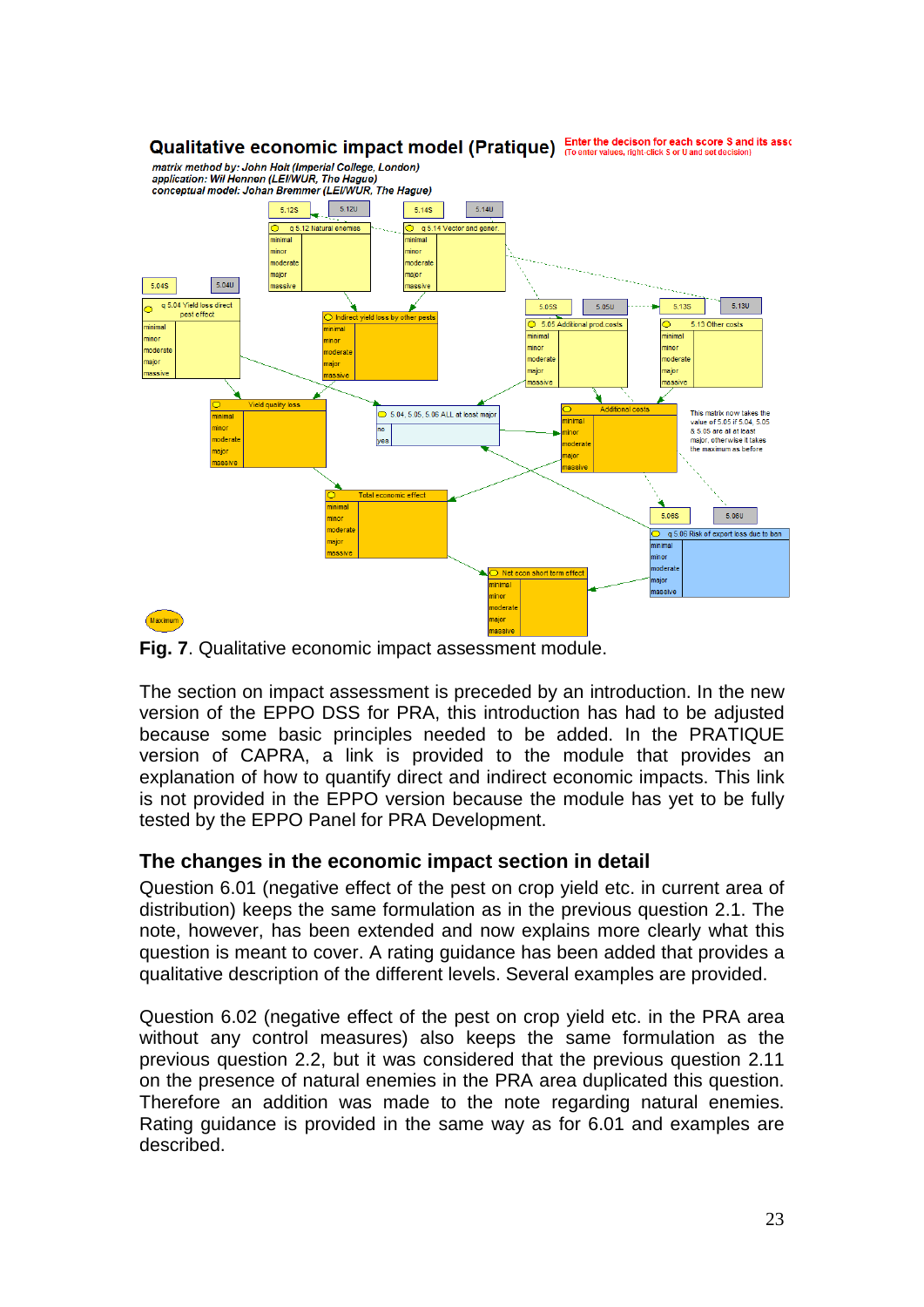Question 6.03 (negative effect of the pest on crop yield etc. in the PRA area without any additional control measures) is a new question. This was added because question 6.02 considers the hypothetical situation where no control measures at all are applied, for example, in experimental field trails, whereas question 6.03 considers a more realistic situation when the normal, current crop protection measures are applied. Again, a similar rating guidance is given, but no examples are provided.

Question 6.04 (negative effect of the pest on crop yield etc. in the PRA area with all measures available except phytosanitary measures) is also new and is used to assess the situation if additional measures are applied.

With these revisions, the responses to questions 6.02 to 6.04 now consider impacts under scenarios with increasing intervention / control efforts in place against the pest being assessed, from a situation where no measures are applied at all to the most interventionist case where everything available (except phytosanitary measures) is applied. The responses are also useful for risk management, as it compares the cost of measures in comparison to the reduction in impacts.

Question 6.05, previously question 2.4, assesses the increase in production costs caused by the pest in the PRA area. It is the same as the previous question but "in the absence of phytosanitary measures" is added. During the discussion with risk assessors evaluating invasive alien plants it appeared that it was not obvious where the costs of control for invasive alien plants could be included in the economic impact assessment as these are not production costs *sensu stricto*. This was discussed at the last project meeting and it was agreed that the best place was question 6.05 but that the note should be amended to make this clear. A brief rating guidance describing the different levels was added and some examples are given.

Question 6.06, previously question 2.10, was completely reformulated to correspond more closely to economic principles. Question 2.10 simply asked for the likelihood of the pest to cause losses in export markets but the new question asks for the magnitude of these losses and bases the question on the total market and the effects of the pest on the export market. When a producer is able to redirect his production to the internal market (or another market) the export losses linked to a prohibition established by a country may be completely or partly compensated by the redirection of the production. A new note has been added as well as a brief rating guidance and examples.

Question 6.07 is also a complete reformulation of the previous question 2.5, which asked for the reduction in consumer demand caused by the pest in the PRA area. The new question asks for the direct impacts that will be borne by the producers. It needs to be noted that direct impacts are related to the magnitude of the impact whereas indirect impacts are related to the distribution of the impacts among the producers affected, producers in the same sector and consumers. If the producer is able to increase the price of the product or can shift to the production of alternative crops, the economic losses of the producers affected can (partly) be compensated. A detailed note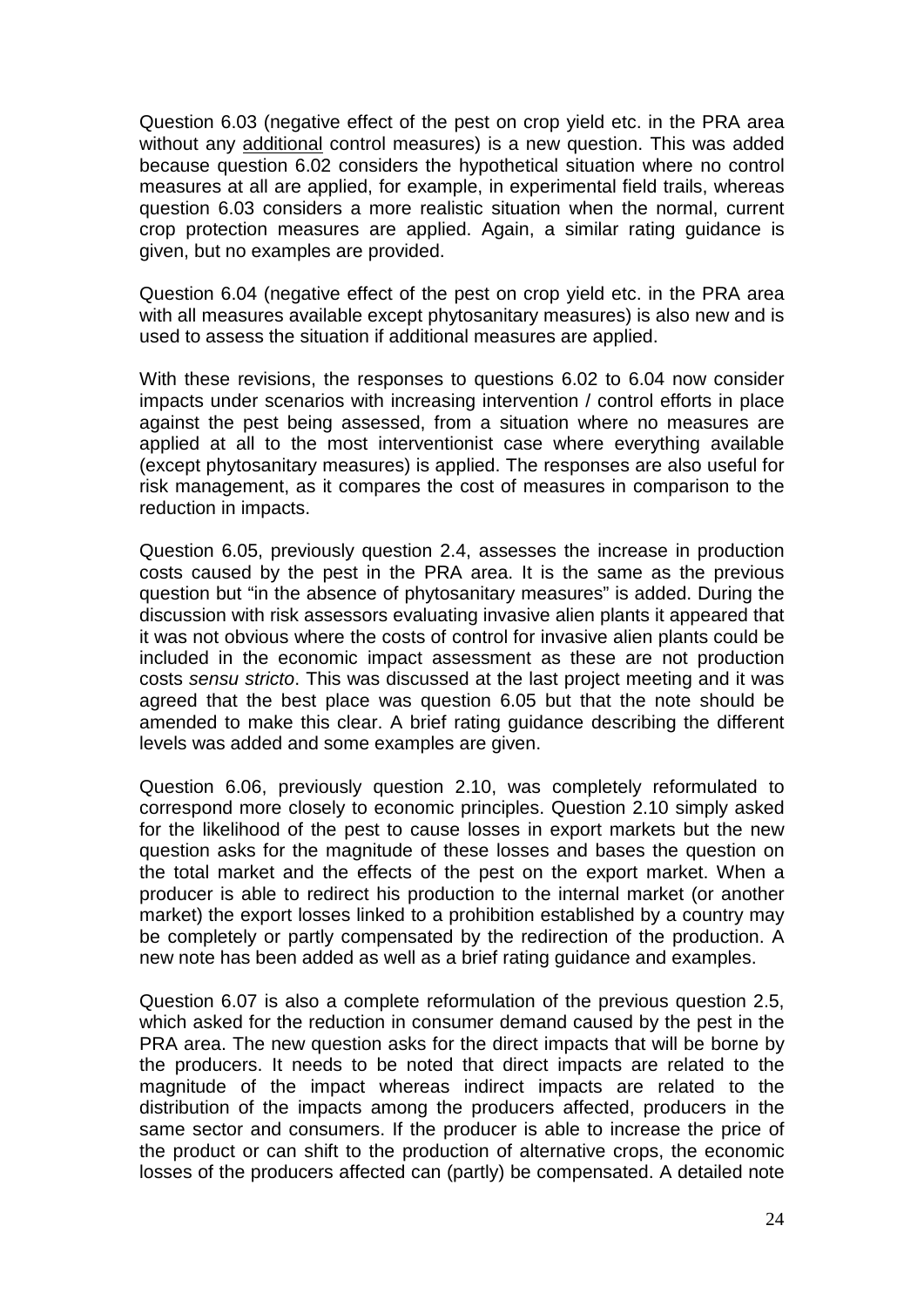is added that explains what information is needed. A rating guidance is given describing the five levels of magnitude with regard to this question. If this question cannot be rated, a second option is provided, in which the assessor can state that no judgement is possible or that more work is needed with the help of an economist.

Questions 6.08 and 6.09 on environmental impacts are discussed below in section 4.6.

PRATIQUE questions 6.10 and 6.11 (2.8 and 2.9 in the previous version) deal with social damage in the current area of distribution and the PRA area respectively. The questions have not been changed, but the note (question 6.10, but also relevant for question 6.11) has been extended and explains better what is meant by social impacts. A rating guidance – separated into rating guidance for landscape effects and for loss of employment – is given for both questions, but not for human health effects and products and services in order not to dominate the overall score.

Question 6.12 (previous question 2.12) on control measures disrupting / disturbing biological or integrated systems for control of other pests has been slightly reformulated and changed from a likelihood rating to a magnitude rating. A rating guidance describing the five different levels of magnitude has been added.

Question 6.13 (previously question 2.13) has not been altered but the note now refers to question 6.05 to make it easier to answer and a brief general rating guidance describing the five levels of magnitude has been incorporated.

Question 6.14 is a combination of the previous questions 2.14 and 2.15, i.e. the pest carrying genetic traits to other species and acting as a vector or host for other pests. A brief general rating guidance (the same as for question 6.13) is provided.

Question 6.15 is the conclusion on the assessment of economic consequences. No rating guidance is provided, but the visualiser and the matrix model integrated into CAPRA and the Invasive Risk Impact Simulator IRIS (see PRATIQUE combined Deliverable D3.2/3.4) are available to help summarise the results. A decision support scheme for mapping endangered areas (see PRATIQUE Deliverable D3.3) is also provided.

A comparison of the questions of the EPPO DSS for PRA (EPPO, 2009) and the questions revised by PRATIQUE are presented in Annex 8a.

#### <span id="page-26-0"></span>*4.6 Revision of the Assessment of potential environmental consequences sub-section of the EPPO DSS for PRA (Contribution from WP 2)*

The logical sequence of factors and questions relevant for environmental impact is represented graphically in two different flowcharts (see Fig. 8 and 9).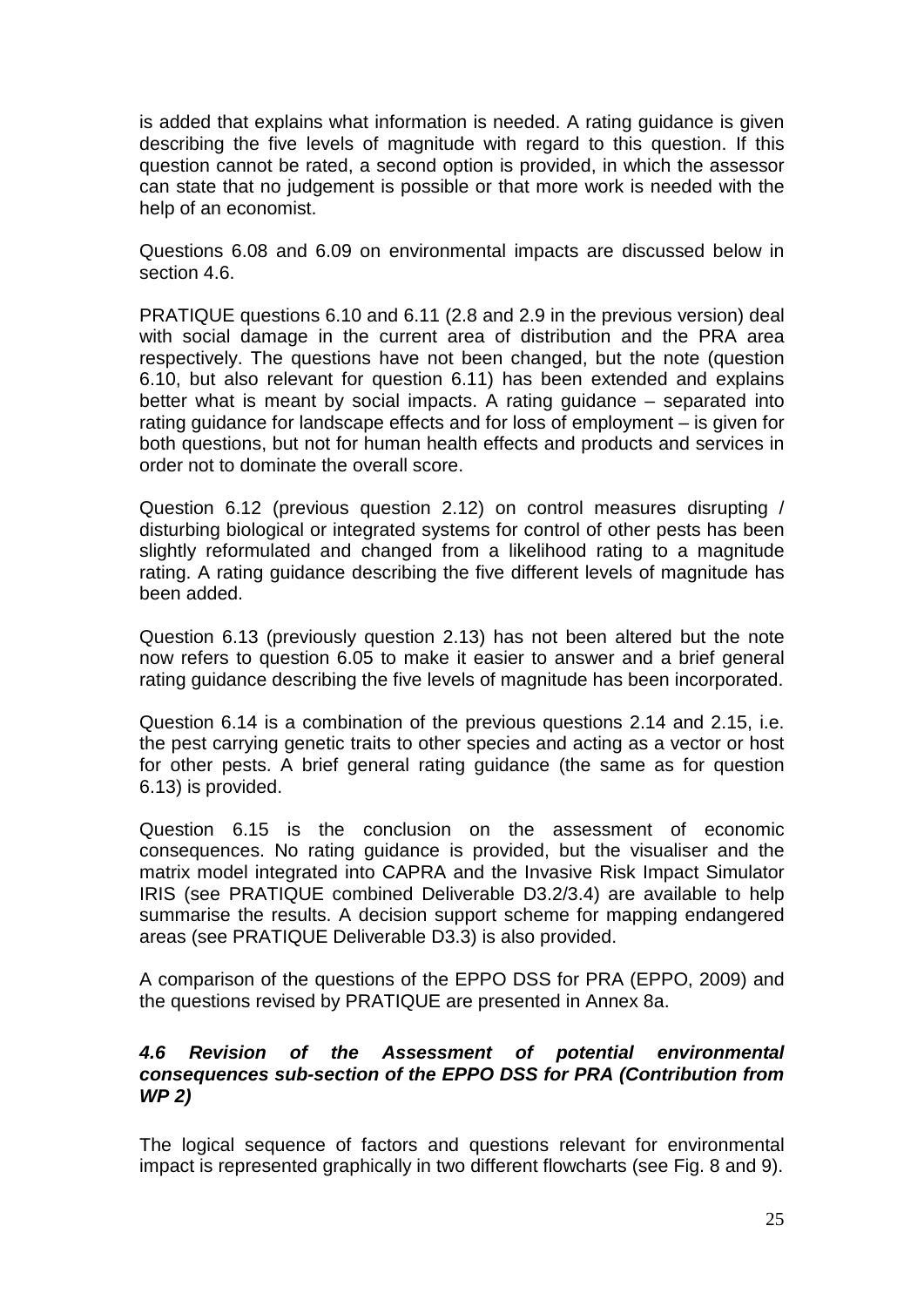

**Fig. 8**. Flowchart (ontology) showing how the questions in the environmental impact section for question 6.08 are structured and combined with matrices.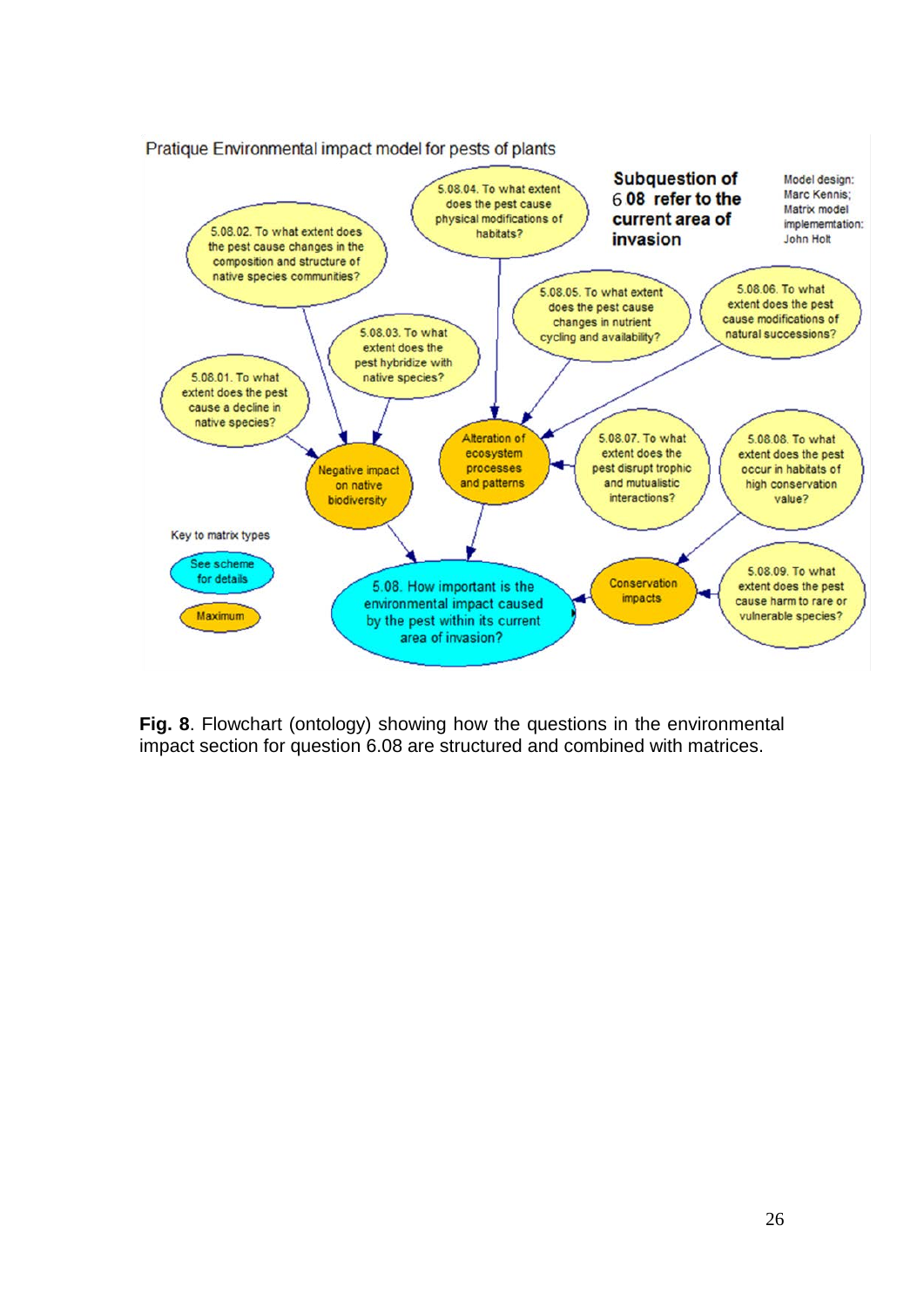

**Fig. 9**. Flowchart (ontology) showing how the questions in the environmental impact section for question 6.09 are structured and combined with matrices.

In the previous version of the EPPO DSS for PRA, questions 2.6 (environmental damage caused by the pest within its current area of distribution) and 2.7 (environmental damage caused by the pest in the PRA area) were judged to be notoriously difficult to answer. Firstly, indicators of environmental impact were not properly described and there was no guidance on how to rate these impacts. Secondly, the link between the two questions was not explicit, although question 2.7 (i.e. likely impact in the PRA area), which is the important question, is best answered based on the answer given to question 2.6 (i.e. actual impact in the current area of distribution). Furthermore, not enough emphasis was put on the impact observed in previously invaded areas, which is clearly a better predictor for potential impact than the impact in the area of origin. Finally, the two parallel questions give the impression that they can be answered in the same way, using the same indicators, although assessing a current impact is much easier and can be done with much more precision than predicting a potential impact. Therefore, in the PRATIQUE version, the two questions (6.08 and 6.09) remain the same (except that, in question 6.08, the "current area of distribution" has become "the current area of invasion"), but each question is divided into sub-questions and guidance, including examples, is provided for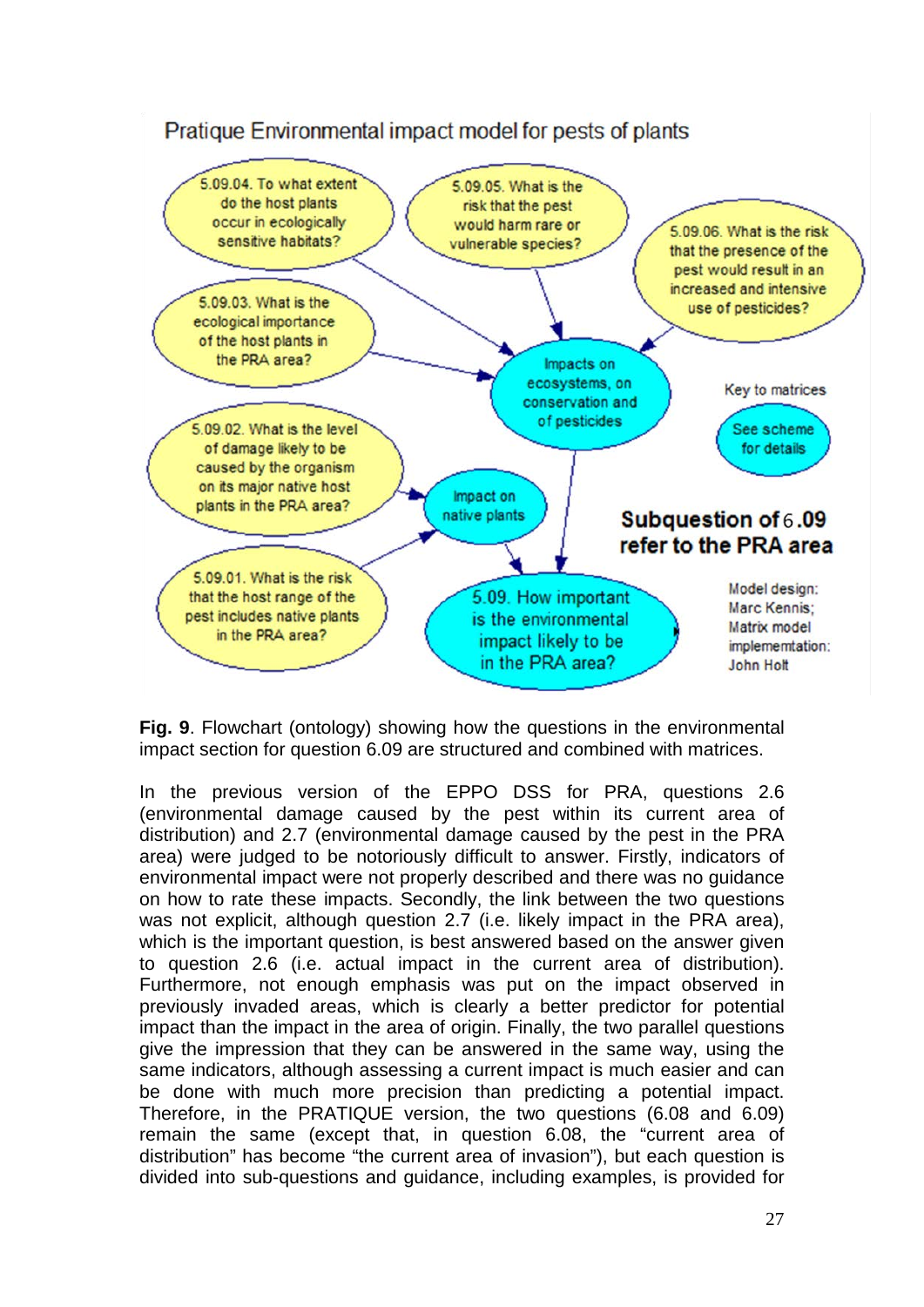each sub-question while there is also guidance on how to combine the subquestions to allow a consistent rating for the two main questions. Two versions are available, one for plant pests, and one for plants as pests.

### <span id="page-29-0"></span>**The changes in the environmental impact section in detail**

Question 6.08 (How important is the environmental impact caused by the pest within its current area of invasion?) starts by asking whether sufficient knowledge is available on environmental impact in the areas of current distribution, in particular in already invaded areas, to answer this question. If not, the assessor should go immediately to question 6.09. In addition, if the assessor is certain that, in any case, the environmental impact will be lower than the economic impact (e.g. for a purely agricultural pest not known to occur in other environments), he/she has the possibility to skip both question 6.08 and question 6.09.

In all other cases, question 6.08 is rated by answering 9 sub-questions (8 for the plant version), in three categories of impact: "Negative impact on native diversity" (3 sub-questions), "Alteration of ecosystem processes and patterns" (4), and "Conservation impacts" (2). For each sub-question, a rating guidance (low, medium, high) with examples is provided. Each of the three impact categories is scored by taking the highest indicator score within its category. A final five level rating is calculated by counting the scores (e.g. 3 times "high" means "massive", 2 "high" and 1 "medium" means major, etc.). As with other questions in the scheme, the uncertainty has to be rated as well (low, medium, high), both in each sub-question and for the final rating.

Question 6.09 first starts by asking whether, if question 6.08 has been answered, an environmental impact is also likely to occur in the PRA area, and, if yes, if this is at a comparable level, using two sub-questions.

Question 6.09A then asks for similarities between the current area of invasion and the PRA area, question 6.09B for similarities between native species, communities and threatened ecosystem services in the current area of invasion and the PRA area. If both sub-questions are answered with yes (i.e. conditions in the PRA area sufficiently similar to those in the area of invasion to expect a similar level of impact), the rating for question 6.09 is the same as for question 6.08. If this is not the case, sub-question 6.09C has to be answered with a simpler rating system and simpler impact predictors. Four categories have to be answered (direct impact on native plants, impact on ecosystem patterns and processes, conservation impact, impact of pesticides) by the help of six sub-questions, which are combined to obtain a final five level rating for question 6.09.

For the version for plants as pests, no rating guidance is provided for subquestion 6.09C. Instead, it is stated that if question 6.08 could not be answered, i.e. the species has not invaded any other area, or if the invasion is too recent and too little is known on its ecology in the invaded areas, an environmental impact assessment cannot be properly made using this scheme.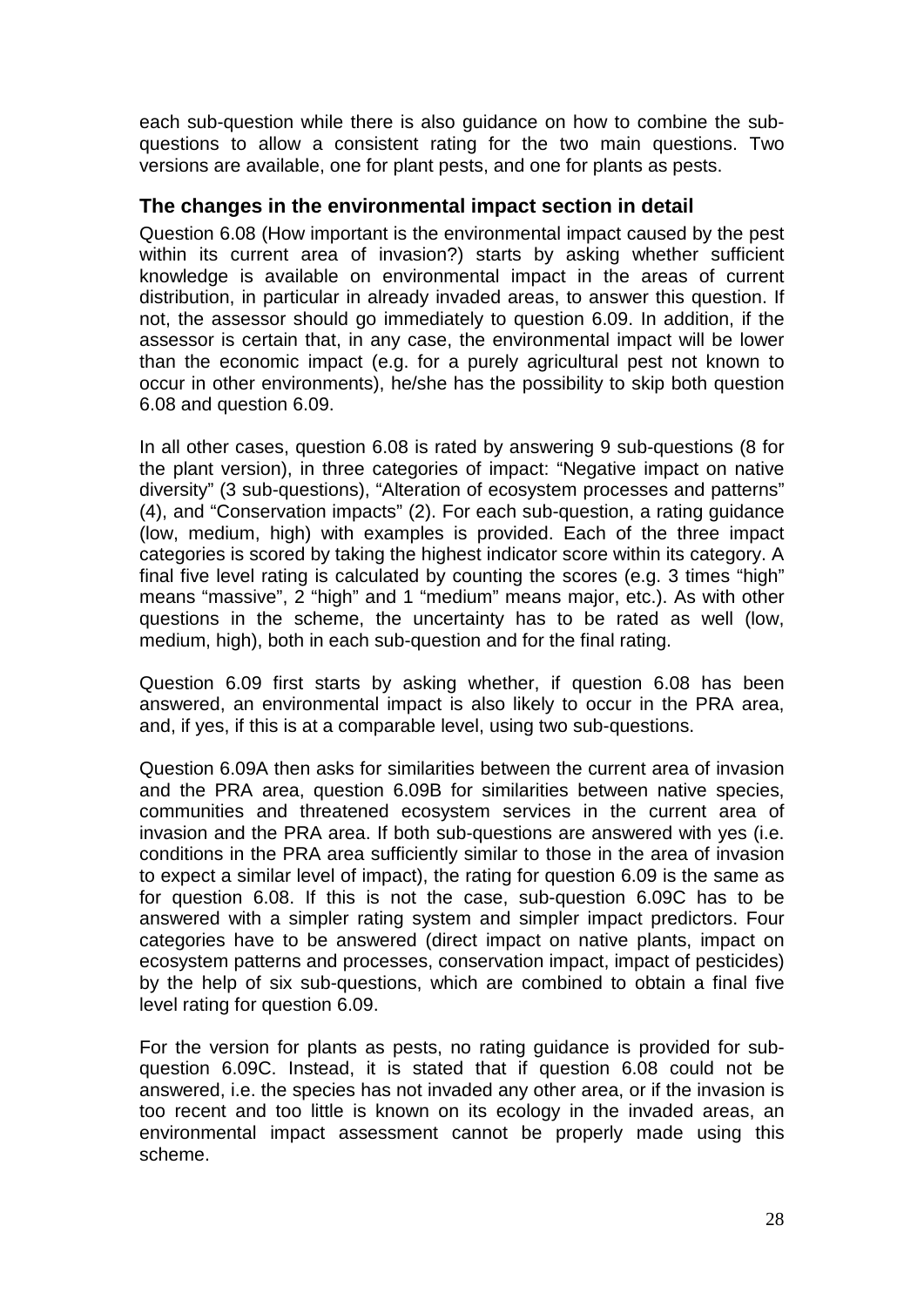A comparison of the questions of the EPPO DSS for PRA (EPPO, 2009) and the questions revised by PRATIQUE are presented in Annex 8b (plant pests) and 8c (plants as pests).

# **5. Example**

To show how the new version of the EPPO DSS for PRA can be applied in practice, an example is given of a PRA conducted on the cherry vinegar fly *Drosophila suzukii* by using CAPRA, which implements all the revisions discussed in this document (see Annex 9).

# <span id="page-30-0"></span>**6. References**

EPPO (2009). Guidelines on Pest Risk Analysis: Decision-support scheme for quarantine pests EPPO Standard PM 5/3(2). EPPO, Paris (FR). http://archives.eppo.org/EPPOStandards/pra.htm

FAO (2004). Pest risk analysis for quarantine pests including analysis of environmental risks. International Standards for Phytosanitary Measures. Publication No. 11. Rev. 1. FAO, Rome.

FAO (2007). Framework for Pest Risk Analysis. International Standards for Phytosanitary Measures. Publication No. 2. Rev. 1. FAO, Rome.

IPCC, (2005): Guidance Notes for Lead Authors of the IPCC Fourth Assessment Report on Addressing Uncertainties. Intergovernmental Panel on Climate Change. [http://www.ipcc.ch/pdf/supporting-material/uncertainty](http://www.ipcc.ch/pdf/supporting-material/uncertainty-guidance-note.pdf)[guidance-note.pdf](http://www.ipcc.ch/pdf/supporting-material/uncertainty-guidance-note.pdf) (accessed: 16 June 2011).

MacLeod, A., Baker, R.H.A. (2003): The EPPO pest risk assessment scheme: assigning descriptions to scores for the questions on entry and establishment. Bulletin OEPP/EPPO Bulletin 33, 313-320.

Schrader, G., MacLeod, A., Mittinty, M., Brunel, S., Kaminski, K., Kehlenbeck, H., Petter, Baker, R. (2010): Enhancements of pest risk analysis techniques, Contribution to Work Package 3: enhancing techniques for standardising and summarising pest risk assessments – review of best practice in enhancing consistency. EPPO Bulletin 40 (1), 107–120.

# <span id="page-30-1"></span>**7. Acknowledgments**

The rating guidance has been prepared by 3 different groups from WP 2 (economic and environmental impact), WP3 (establishment and spread) and WP4 (entry).

Valuable comments and examples were included from Andrea Sissons, Lesley Cree and Louise Dumouchel from CFIA, Christina Devorshak from USDA APHIS, Olivier Pruvost from Inra, Zhenya Ilieva from BPI. Thanks are due to Sophie Petter for the formatting of the examples and to Claire Petter for a final check of the consistency of Annex 5b with CAPRA.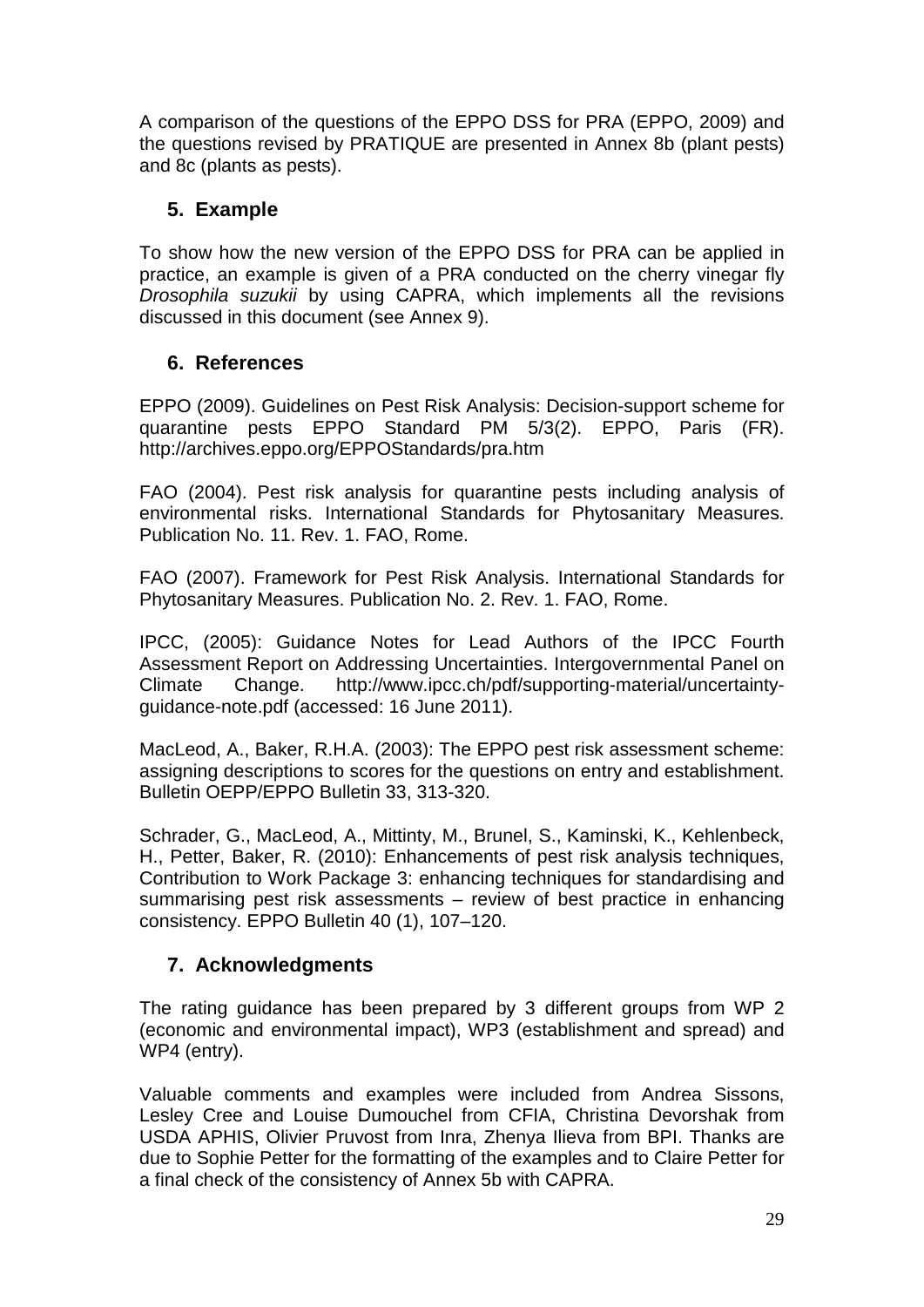We also would like to thank the EPPO Panel on PRA Development, several EPPO Expert Working Groups for PRA, the participants in the Hammamet PRA workshop, and the participants in the PRATIQUE meetings for discussion and useful amendments.

# <span id="page-31-0"></span>**8. List of Annexes**

List of Annexes to the Protocol on Consistency

| <b>Section</b>                                                                          | <b>Title</b>                                                                                                                                                                                                         |  | <b>File Name</b>                                                               |
|-----------------------------------------------------------------------------------------|----------------------------------------------------------------------------------------------------------------------------------------------------------------------------------------------------------------------|--|--------------------------------------------------------------------------------|
| Annex 1                                                                                 | Milestone 3.1<br>Review of best practice<br>in enhancing<br>consistency                                                                                                                                              |  | Annex_1_M_3.1_Consistency_best_pr<br>actice FINAL                              |
| Annex 2                                                                                 | Schrader et al. 2010:<br><b>Contribution to Work</b><br>Package 3: enhancing<br>techniques for<br>standardising and<br>summarising pest risk<br>assessments - review<br>of best practice in<br>enhancing consistency |  | Annex_2_Schrader_et_al_2010                                                    |
| Annex <sub>3</sub>                                                                      | Milestone 3.2<br>First draft of the<br>protocol on consistency<br>in PRA                                                                                                                                             |  | Annex_3_M_3.2_Consistency_draft_pr<br>otocol FINAL                             |
| Annex 4<br>Revision of the<br>probability of entry<br>section of the EPPO<br>PRA scheme |                                                                                                                                                                                                                      |  | Annex_4_Section 2 Entry                                                        |
| Annex 5a                                                                                | Revision of the<br>establishment section<br>of the EPPO PRA<br>scheme                                                                                                                                                |  | Annex_5_a_Section 3 Establishment                                              |
| Annex 5b                                                                                | <b>Examples for different</b><br>types of pests                                                                                                                                                                      |  | Annex_5_b_Examples for the<br>establishment part                               |
| Annex 6                                                                                 | Revision of the spread<br>section of the EPPO<br>PRA scheme                                                                                                                                                          |  | Annex_6_Section 4 Spread                                                       |
| Annex <sub>7</sub>                                                                      | Stage 2 pest risk<br>assessment<br>Section B Eradication,<br>containment of the pest<br>and transient<br>populations                                                                                                 |  | Annex_7_section 5 pest risk<br>assessment eradication containment<br>transient |
| Annex 8a                                                                                | Revision of the impact<br>section of the EPPO<br>PRA scheme                                                                                                                                                          |  | Annex 8 a Section 6<br>Economic_impact_sensus stricto                          |